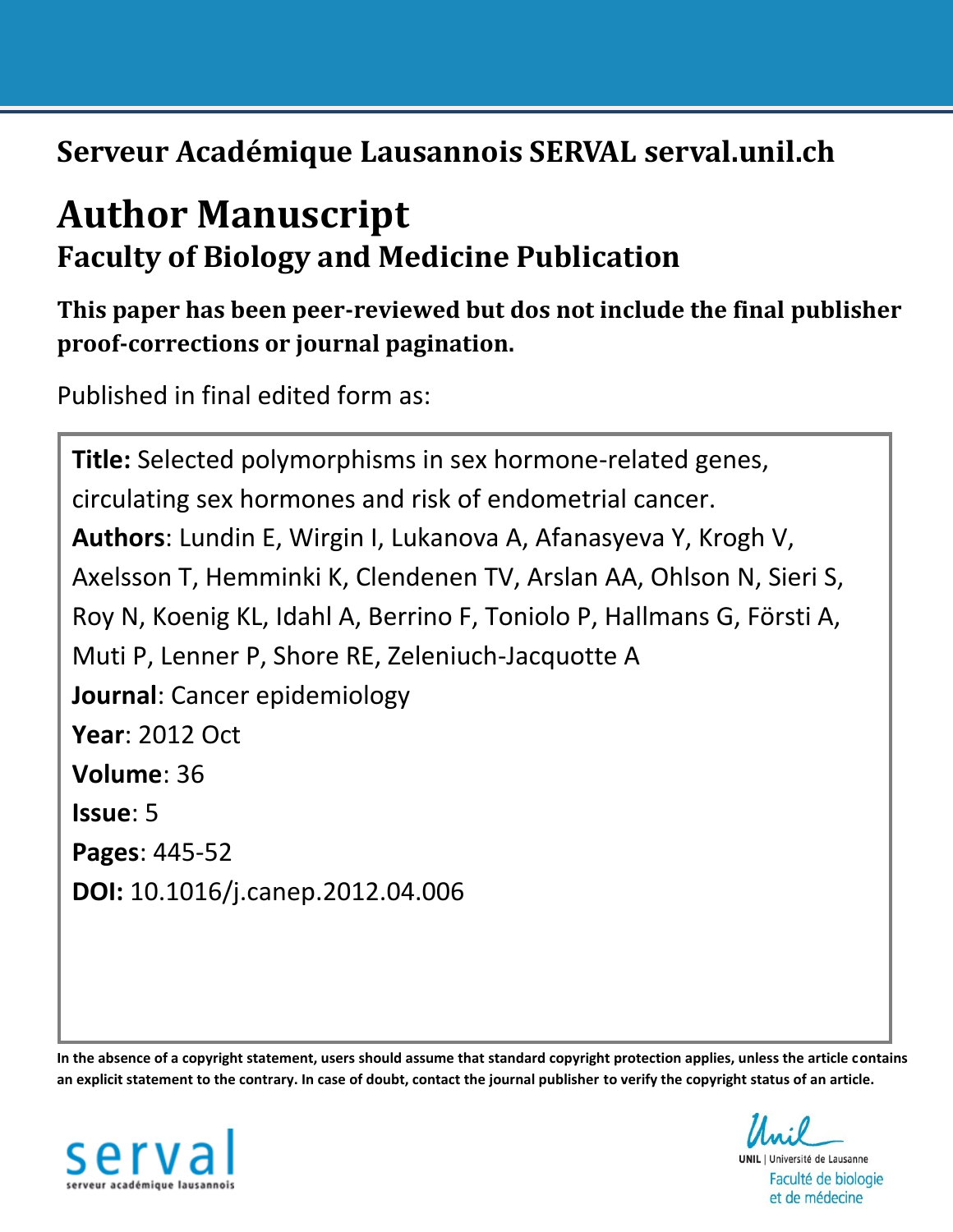

## NIH Public Access

**Author Manuscript**

Cancer Epidemiol. Author manuscript; available in PMC 2013 October 01.

Published in final edited form as: Cancer Epidemiol. 2012 October ; 36(5): 445–452. doi:10.1016/j.canep.2012.04.006.

### **Selected Polymorphisms in Sex Hormone-Related Genes, Circulating Sex Hormones and Risk of Endometrial Cancer**

**Eva Lundin**1, **Isaac Wirgin**2, **Annekatrin Lukanova**3,4, **Yelena Afanasyeva**2, **Vittorio Krogh**5, **Tomas Axelsson**6, **Kari Hemminki**7,8,9, **Tess V. Clendenen**2, **Alan A. Arslan**2,4,10, **Nina Ohlson**1, **Sabina Sieri**5, **Nirmal Roy**2, **Karen L. Koenig**2, **Annika Idahl**11, **Franco Berrino**12, **Paolo Toniolo**2,4,13, **Göran Hallmans**14, **Asta Försti**8,9, **Paola Muti**15,16, **Per Lenner**17, **Roy E. Shore**2,18, and **Anne Zeleniuch-Jacquotte**2,10

<sup>1</sup>Department of Medical Biosciences, Pathology, Umeå University, Umeå, Sweden <sup>2</sup>Department of Environmental Medicine, New York University School of Medicine, New York, NY, USA <sup>3</sup>Division of Cancer Epidemiology, German Cancer Research Center (DKFZ), Heidelberg, Germany <sup>4</sup>Department of Obstetrics and Gynecology, New York University School of Medicine, New York, NY, USA <sup>5</sup>Nutritional Epidemiology Unit, National Cancer Institute, Milan, Italy <sup>6</sup>Molecular Medicine, Department of Medical Sciences, Uppsala University, Uppsala, Sweden <sup>7</sup>Department of Biosciences, Novum, Karolinska Institute, Huddinge, Sweden <sup>8</sup>Division of Molecular Genetic Epidemiology, German Cancer Research Center (DKFZ), Heidelberg, Germany <sup>9</sup>Center for Primary Health Care Research, Clinical Research Center, Lund University, Malmö, Sweden <sup>10</sup>New York University Cancer Institute, New York University School of Medicine, New York, USA <sup>11</sup>Department of Clinical Sciences, Obstetrics and Gynecology, Umeå University, Umeå, Sweden <sup>12</sup>Etiological and Preventive Epidemiology Unit, National Cancer Institute, Milan, Italy <sup>13</sup>Institute of Social and Preventive Medicine, Centre Hospitalier Universitaire Vaudois (CHUV), Lausanne, Switzerland <sup>14</sup>Department of Public Health and Clinical Medicine/Nutritional Research, University of Umeå, Umeå, Sweden <sup>15</sup>Dofasco Chair in Cancer Experimental Therapeutics, Department of Oncology, McMaster University, Hamilton, Ontario, Canada <sup>16</sup>Department of Epidemiology, Harvard School of Public Health, Harvard University, Boston, MA, USA <sup>17</sup>Department of Oncology, Umeå University Hospital, Umeå, Sweden <sup>18</sup>Radiation Effects Research Foundation, Hiroshima, Japan

#### **Abstract**

**Background—**The role of estrogen and progesterone in the development of endometrial cancer is well documented. Few studies have examined the association of genetic variants in sex hormone-related genes with endometrial cancer risk.

**Methods—**We conducted a case-control study nested within three cohorts to examine the association of endometrial cancer risk with polymorphisms in hormone-related genes among 391 cases (92% postmenopausal at diagnosis) and 712 individually-matched controls. We also examined the association of these polymorphisms with circulating levels of sex hormones and

<sup>© © 2</sup>XXX Elsevier Inc. All rights reserved.

Corresponding Author: Anne Zeleniuch-Jacquotte, Department of Environmental Medicine, Division of Epidemiology, New York University School of Medicine, 650 1<sup>st</sup> Ave. room 539, New York, NY, 10016, USA. Fax: 212-263-6512. anne.jacquotte@nvumc.org.

**Publisher's Disclaimer:** This is a PDF file of an unedited manuscript that has been accepted for publication. As a service to our customers we are providing this early version of the manuscript. The manuscript will undergo copyediting, typesetting, and review of the resulting proof before it is published in its final citable form. Please note that during the production process errors may be discovered which could affect the content, and all legal disclaimers that apply to the journal pertain.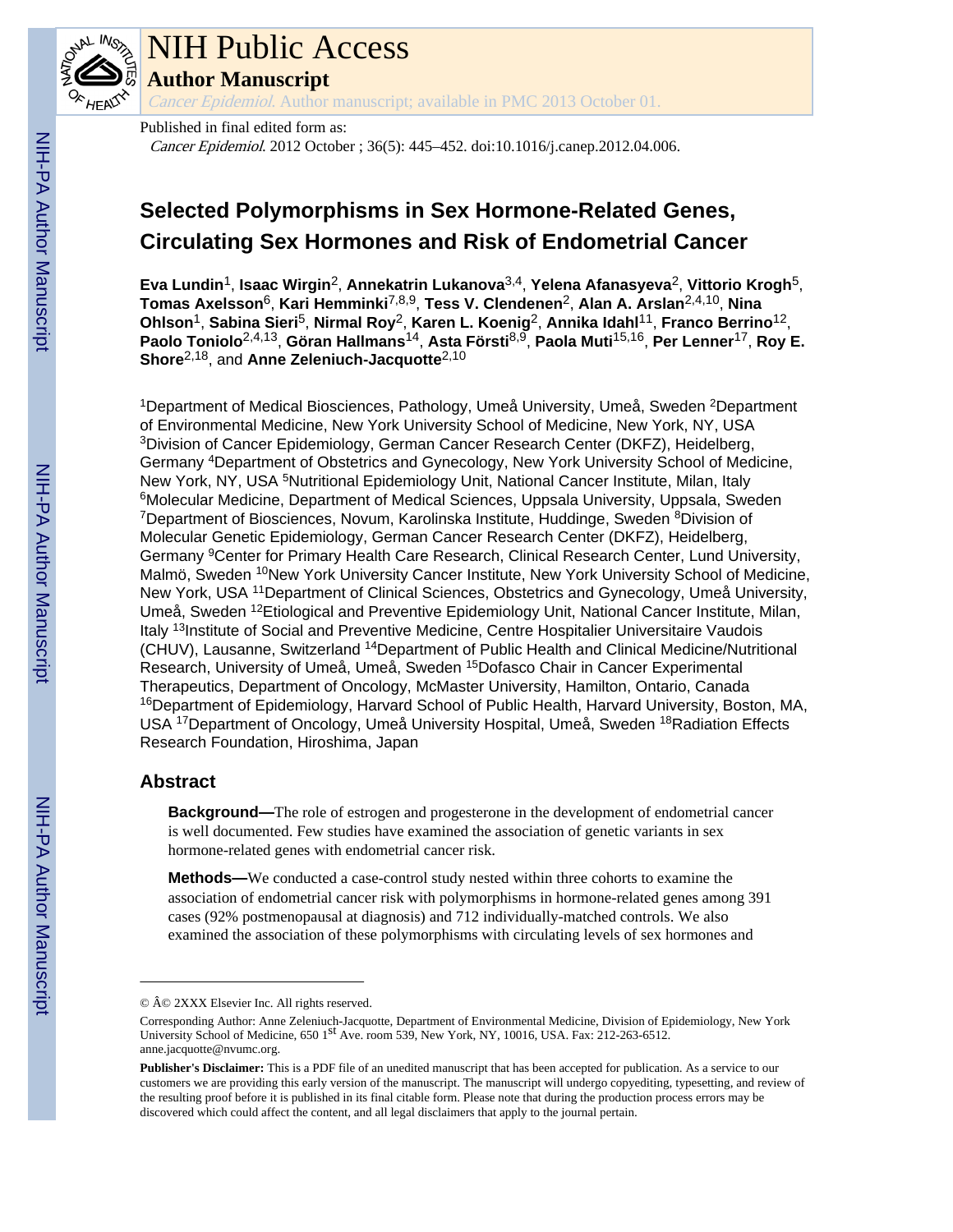SHBG in a cross-sectional analysis including 596 healthy postmenopausal women at blood donation (controls from this nested case-control study and from a nested case-control study of breast cancer in one of the three cohorts).

**Results—**Adjusting for endometrial cancer risk factors, the A allele of rs4775936 in CYP19 was significantly associated (OR<sub>per allele</sub> = 1.22, 95% CI = 1.01–1.47,  $p_{trend} = 0.04$ ), while the T allele of rs10046 was marginally associated with increased risk of endometrial cancer (OR<sub>per allele</sub> = 1.20, 95% CI =  $0.99 - 1.45$ ,  $p_{trend} = 0.06$ . *PGR* rs1042838 was also marginally associated with risk (OR<sub>per allele</sub> = 1.25, 95% CI = 0.96–1.61,  $p_{trend} = 0.09$ ). No significant association was found for the other polymorphisms, i.e. CYP1B1 rs1800440 and rs1056836, UGT1A1 rs8175347, SHBG rs6259 and ESR1 rs2234693. Rs8175347 was significantly associated with postmenopausal levels of estradiol, free estradiol and estrone and rs6259 with SHBG and estradiol.

**Conclusion—**Our findings support an association between genetic variants in CYP19, and possibly PGR, and risk of endometrial cancer.

#### **Keywords**

endometrial cancer; estrogen; sex hormone-binding globulin; progesterone receptor; single nucleotide polymorphism

#### **Introduction**

The role of estrogens and progesterone in the development of endometrial cancer is well documented [1]. The few prospective studies that have reported on the association between endogenous sex hormones and endometrial cancer risk have shown that circulating levels of androgens and estrogens in postmenopausal women are positively related to risk [2–4]. A number of single-nucleotide polymorphisms (SNPs) and/or haplotypes in hormone-related genes have also been studied, with mixed results [5, 6]. We conducted a case-control study nested within three cohorts to examine the association of several SNPs and repeat polymorphisms in sex hormone-related genes with endometrial cancer risk in predominantly postmenopausal women.

Polymorphisms were studied from the following genes: CYP19, coding for aromatase which converts androgens to estrogens; CYP1B1, coding for the cytochrome P450 1B1 which hydroxylates estrogens to catecholestrogens; UGT1A1, coding for UDPglucuronosyltransferase 1A1 which glucuronidates estrogens; SHBG, coding for sex hormone-binding globulin (SHBG) which binds estrogens and androgens, reducing their biological availability; and ESR1, coding for the estrogen receptor alpha. Specific polymorphisms (with minor allele frequencies >10%) were selected based on their potential functional impact [e.g. association with endogenous hormone or SHBG levels [7–13] or possible role in regulation of gene transcript expression involved in hormone signaling [14, 15]] and because at least one prior study had reported an association with endometrial cancer risk [7, 16–21] at the time of initiation of this study. The polymorphisms chosen were: CYP19, rs4775936 and rs10046 [7–9]; CYP1B1, rs1800440 and rs1056836 [20, 22]; UGT1A1, rs8175347 [17, 23]; SHBG, rs6259 [9, 18, 24]; PGR, rs1042838 [16, 25–27]; and ESR1, rs2234693 [21, 28, 29]. Because of budget limitations, we examined only a limited number of polymorphisms. We selected genetic variants for inclusion if an association with endometrial cancer had been reported but was not consistent across studies (or had not been assessed in more than one study) at the time of SNP selection for this study.

We also examined the association of these genetic variants with circulating levels of sex hormones and SHBG in healthy postmenopausal women, i.e. controls from this nested case-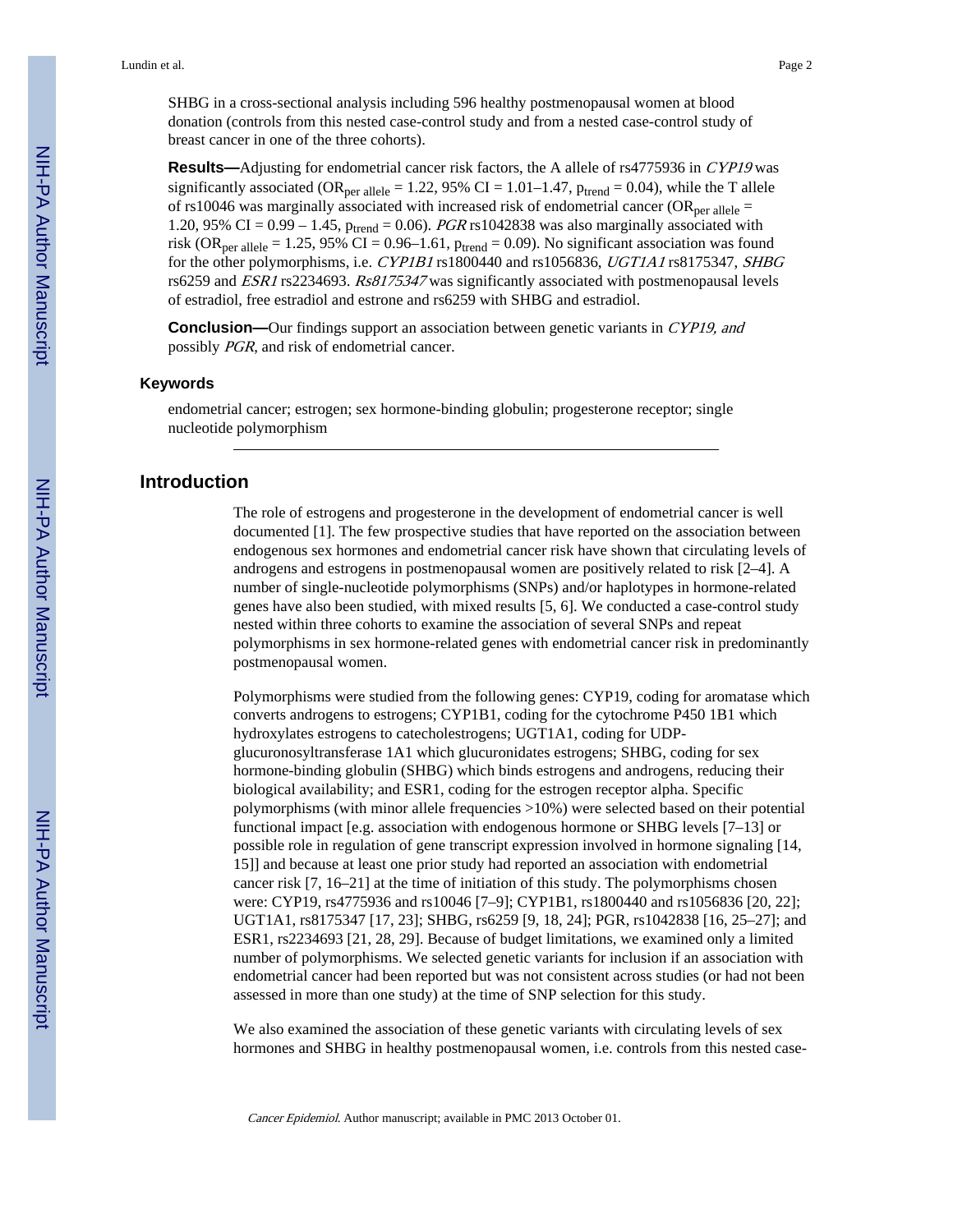control study and a parallel case-control study of breast cancer nested within one of the three cohorts [30].

#### **Materials and Methods**

#### **Study Subjects**

The case-control study was nested within three cohorts: the Northern Sweden Health and Disease Study (NSHDS) in Umeå, Sweden [31], the New York University Women's Health Study (NYUWHS) in New York City, USA [32], and the ORDET cohort in Milan, Italy [33]. The eligibility criteria, methods for data and biological sample collection and case ascertainment in each cohort were described previously in a manuscript reporting on the association of postmenopausal circulating levels of sex hormones and SHBG with risk of endometrial cancer in this same nested case-control study [3]. Incident invasive endometrial cancer cases (ICD-O codes 8010, 8140, 8210, 8260, 8310, 8323, 8380, 8382, 8441, 8460, 8461, 8480, 8481, 8560 and 8570) were included and two controls were individuallymatched to each case. Controls were selected at random among participants from the same cohort who had not had a hysterectomy and were free of endometrial cancer at the time of diagnosis of the case, and who matched the case on menopausal status at enrollment and age  $(\pm 6$  months) at, and date  $(\pm 3$  months) of, blood donation.

#### **Laboratory Methods**

**DNA extraction and genotyping—**The NYUWHS started archiving blood clots and red blood cell precipitates (that had been prepared at time of blood collection by centrifugation of whole blood) about half-way through the recruitment period, resulting in such samples being available as a source of DNA for 42% of the study participants. For the remainder of the participants, DNA was extracted from serum. Samples were genotyped using TaqMan® [34, 35] with an ABI 7900 Real-Time PCR instrument (Applied Biosystems, Foster City, CA) and following the manufacturer's instructions. The percent of successful genotyping calls varied from 97 to 100%.

For the NSHDS and ORDET participants, DNA was isolated at the University of Umeå from buffy coat material. Genotyping was performed at the SNP Technology Platform at Uppsala University Hospital ([www.genotyping.se\)](http://www.genotyping.se/) for seven SNPs. Five SNPs (rs4775936, rs10046, rs1800440, rs6259, rs2234693) were assayed using the GenomeLab SNPStream 12plex-system (Beckman Coulter) and two (rs1056836 and rs1042838) the FP-TDI system. UGT1A1 rs8175347 was assayed at the German Cancer Research Center in Heidelberg using fluorescent fragment analysis on ABI PRISM 3100 Genetic analyzer (Applied Biosystems) with the GeneMapper software version 3.0 (Applied Biosystems). The percentage of samples with successful calls was 98% or greater for all SNPs except CYP19 rs10046 which had 92% of samples called.

For each genetic variant, pilot studies were conducted at each of the genotyping centers prior to analyzing case-control samples. For the NYUWHS study, the pilot study included different biological type samples obtained from the same women: serum/clot/cell precipitate triplets from 50 women, serum/clot pairs from 34 women and serum/cell precipitate pairs from 34 women, for a total of 284 samples. For the NSHDS and ORDET, duplicate samples from 141 women (for a total of 282 samples) were included in the pilot study. Samples were re-labeled to prevent the laboratory personnel from identifying samples contributed by the same woman. The concordance between samples from the same participant was 99% or greater for all genetic variants analyzed.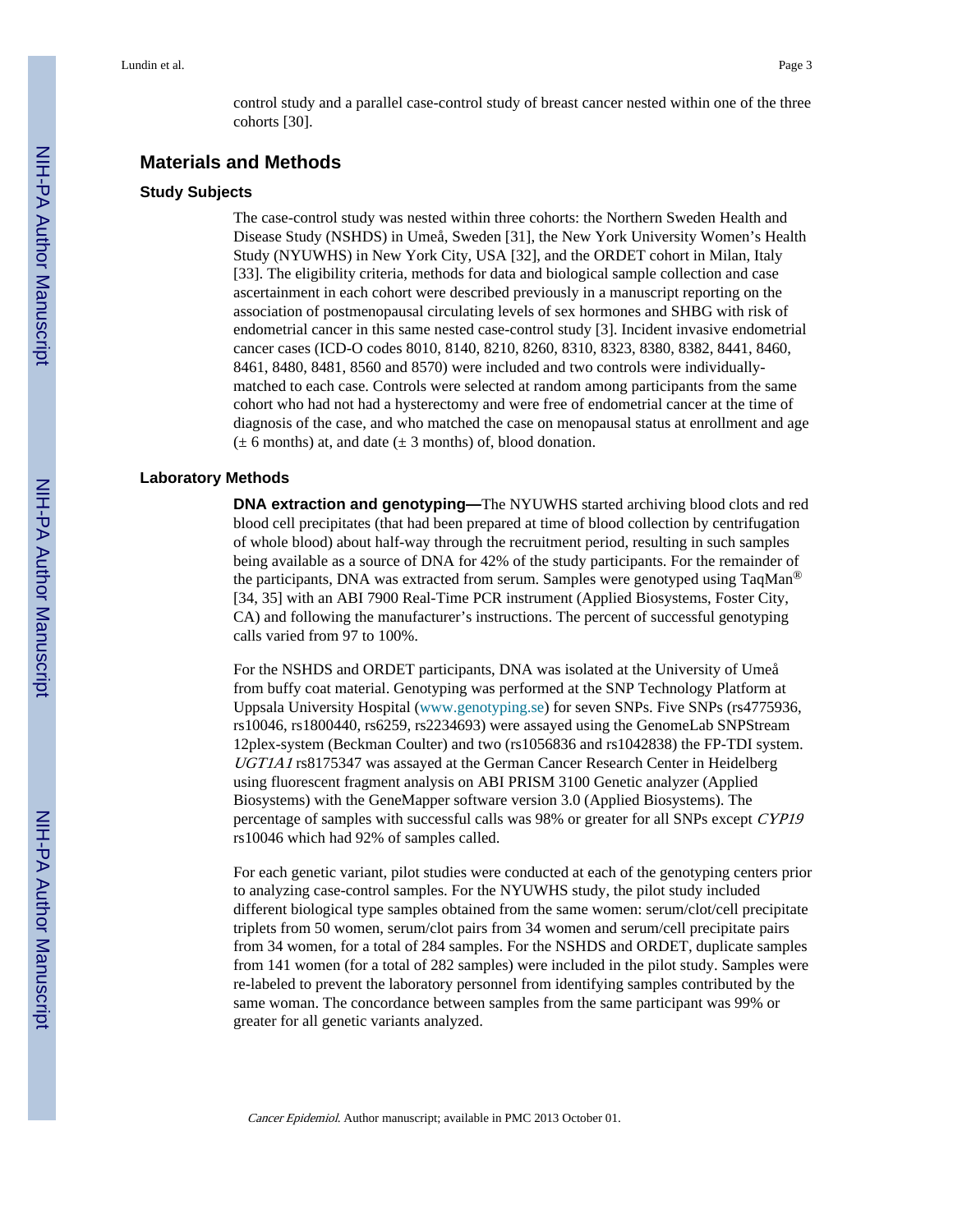Lundin et al. Page 4

Throughout all procedures, laboratory personnel were blinded as to the case/control status of the samples. Samples of a case and her controls were always analyzed on the same plate. Twelve quality control samples were included on each 96-well plate: 1 containing all reagents except template DNA, 4 samples selected from the pilot study with known genotype (1 homozygous wild-type, 1 homozygous variant and 2 heterozygotes) and 7 blinded duplicate samples. These quality control samples were interspersed at random on the plate.

**Sex hormone and SHBG assays—**Sex hormones and SHBG had been measured for women postmenopausal at blood donation who were included in a previous study of circulating sex hormones and endometrial cancer based on the same 3 cohorts, resulting in data available for 186 controls (84 from the NSHDS, 90 from the NYUWHS and 12 from ORDET). To increase the sample size, we also included the postmenopausal controls ( $n =$ 410) from a parallel case-control study of breast cancer nested within the NYUWHS for which the assays were done in the same laboratories during the same time period. Women were classified as postmenopausal if they reported not having a menstrual period in the 6 months before blood donation or having had a bilateral oophorectomy (n=4 controls). A total of 596 healthy women were included in these analyses, except for the two CYP1B1 SNPs which were genotyped only for the endometrial cancer case-control study. Assay methods have been published previously [3, 30]. For the control women included in the initial NYUWHS endometrial case-control study (n = 80), estradiol, estrone, testosterone and androstenedione were measured using organic extraction and celite chromatography with the appropriate fractions analyzed by radioimmuno-assays (RIA) at the Clinical Studies Center of Quest Diagnostics Inc (Nichols Institute, San Juan Capistrano, CA). SHBG and DHEAS were measured using an immunometric chemiluminescent assay on an IMMULITE 2000 instrument at NYU. For all other women  $(n = 516)$ , sex hormones and SHBG assays were carried out at the Hormone Laboratory at IARC, France. Estrone and androstenedione were measured by double antibody RIA with reagents from Diagnostic System Laboratories (Webster, TX), estradiol by ultrasensitive double antibody RIA with reagents from Diagnostic System Laboratories, testosterone and DHEAS by RIA with reagents from Immunotech (Marseille, France), and SHBG by immunoradiometric assay (IRMA) with reagents from Cis-Bio (Gif-sur-Yvette, France). Inter-batch coefficients of variation were ≤15% for all assays. Free estradiol and free testosterone were calculated using mass action equations and the concentrations of these two hormones and of SHBG, and assuming a

#### **Statistical Methods**

The chi-square test was used to assess deviation from the Hardy-Weinberg equilibrium. As appropriate in studies with individual matching, the conditional logistic regression model was used to calculate odds ratios for endometrial cancer according to genotype, and the likelihood ratio test was used to assess statistical significance. Odds ratios are presented for each genotype (no genetic model assumed), as well as per allele (assuming an additive model), except for SNPs with less than 30 homozygous variant subjects (*CYP1B1*) rs1800440 ( $n = 27$ ) and *SHBG* rs6259 ( $n = 15$ )) for which homozygous and heterozygous subjects were grouped together. Simple models, adjusted for race only (and also controlling, through matching, for menopausal status, age at blood donation, and duration of sample storage), are presented as well as models adjusted for additional factors known to affect risk of endometrial cancer, i.e. age at menarche, nulliparity, oral contraceptive use, hormone replacement therapy use (containing estrogen and progestin or estrogen alone), and body mass index (BMI). Heterogeneity of the genetic associations by cohort was tested by comparing models with and without cross-product terms (cohort × genotype). Analyses

Cancer Epidemiol. Author manuscript; available in PMC 2013 October 01.

constant serum albumin concentration [36].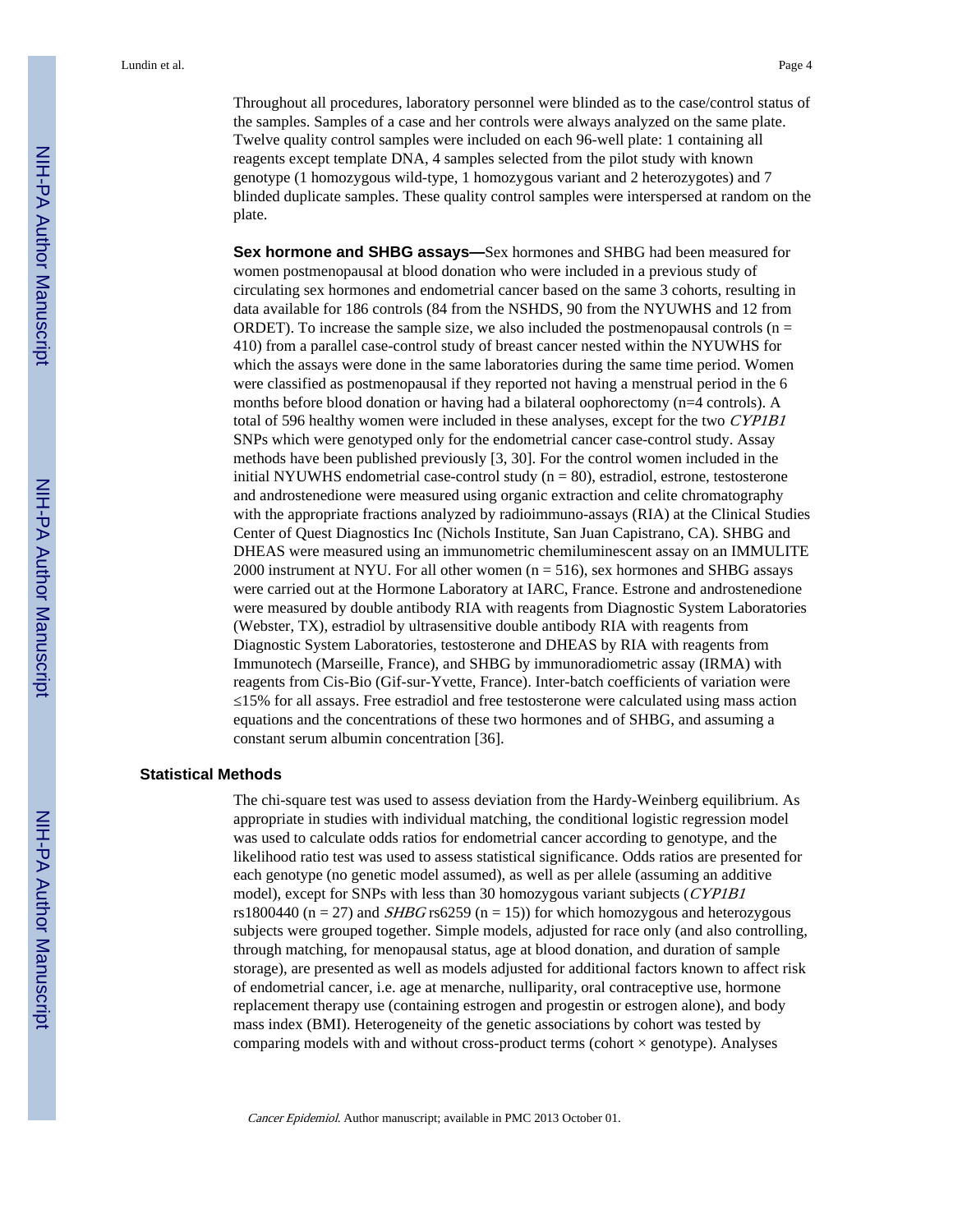limited to endometrioid cases  $(n= 321)$  and their matched controls, and to Caucasians  $(n=$ 362 cases and 645 controls), were also conducted.

To compare hormone and SHBG levels in postmenopausal women according to genotype, geometric means and 95% confidence intervals were computed using general linear models. Geometric means were adjusted for cohort, assay laboratory (to control for technical variability between laboratories and assays), age (continuous), race (Caucasian, African-American, Hispanic, Other/Unknown), and BMI (continuous). A trend test was performed to assess whether the number of variant alleles (0, 1, or 2) was associated with hormone levels, except for SNPs with small numbers of variant homozygous (CYP1B1 rs1800440and SHBG rs6259) for which homozygous and heterozygous carriers were grouped.

#### **Results**

A total of 391 cases and 712 controls were included in the nested case-control study (216 cases and 386 controls from the NSHDS, 129 cases and 238 controls from the NYUWHS and 46 cases and 88 controls from ORDET). Table 1 shows case and control subject characteristics. As expected, cases tended to have younger age at menarche and older age at menopause and to have higher weight and body mass index than controls. Also as expected, the proportions of nulliparous, ever users of hormone replacement therapy and diabetics were larger among cases than controls, while the proportion of ever oral contraceptive users was lower.

For all SNPs the allelic frequencies were within the ranges observed in previous studies and there was no evidence of deviation from the Hardy-Weinberg equilibrium in the control groups of each cohort except for  $UGTIA1$  rs8175347 (p = 0.02) in the NYUWHS, overall or in analysis limited to the Caucasian controls. UGT1A1 rs8175347 frequencies were not consistent with Hardy-Weinberg equilibrium among controls in the Shanghai Endometrial Cancer Study [37] and the test for Hardy-Weinberg equilibrium was also marginally significant (p=0.08) in one group of Caucasian controls from the Nurses' Health Study [17]. Because of the high concordance between replicate samples observed in the pilot study and quality control samples included in the case-control study, and because there was no methodological evidence of genotyping errors, this polymorphism was retained in the statistical analysis. Minor allele frequencies did not differ appreciably in Caucasians or among women with endometrioid tumors.

Table 2 presents the odds ratios for endometrial cancer associated with the genetic polymorphisms. Adjusting for known risk factors of endometrial cancer, the A allele of rs4775936 in CYP19 was significantly associated with increased risk of endometrial cancer (OR<sub>per allele</sub> = 1.22, 95% CI = 1.01–1.47,  $p_{trend} = 0.04$ ), while the T allele of rs10046 was marginally associated with risk (OR<sub>per allele</sub> = 1.20, 95% CI = 0.99–1.45, p<sub>trend</sub> = 0.06). PGR rs1042838 was also found to be marginally associated with risk (OR<sub>per allele</sub> = 1.25, 95% CI  $= 0.96$ –1.61,  $p_{trend} = 0.09$ ). No significant association with risk of endometrial cancer was found for the other SNPs examined. Results of the analysis limited to Caucasians were very similar to those of the overall analysis (data not shown). In analyses limited to the 321 sets with endometrioid tumors, adjusted odds ratios were slightly lower for the CYP19 SNPs  $(OR_{per\, allele} = 1.19, 95\% \ CI = 0.97 - 1.47, p_{trend} = 0.10$  for rs4775936 and  $OR_{per\, allele} = 1.16$ , 95% CI = 0.93 – 1.43,  $p_{trend} = 0.19$  for rs10046), and higher for *PGR* rs1042838 (OR<sub>per allele</sub>  $= 1.36$ , 95% CI = 1.01–1.82,  $p_{trend} = 0.04$ ). None of the tests of interaction by cohort were statistically significant.

Table 3 reports the geometric means of circulating estrogens and SHBG according to genotype among healthy postmenopausal women. The two CYP1B1 polymorphisms (which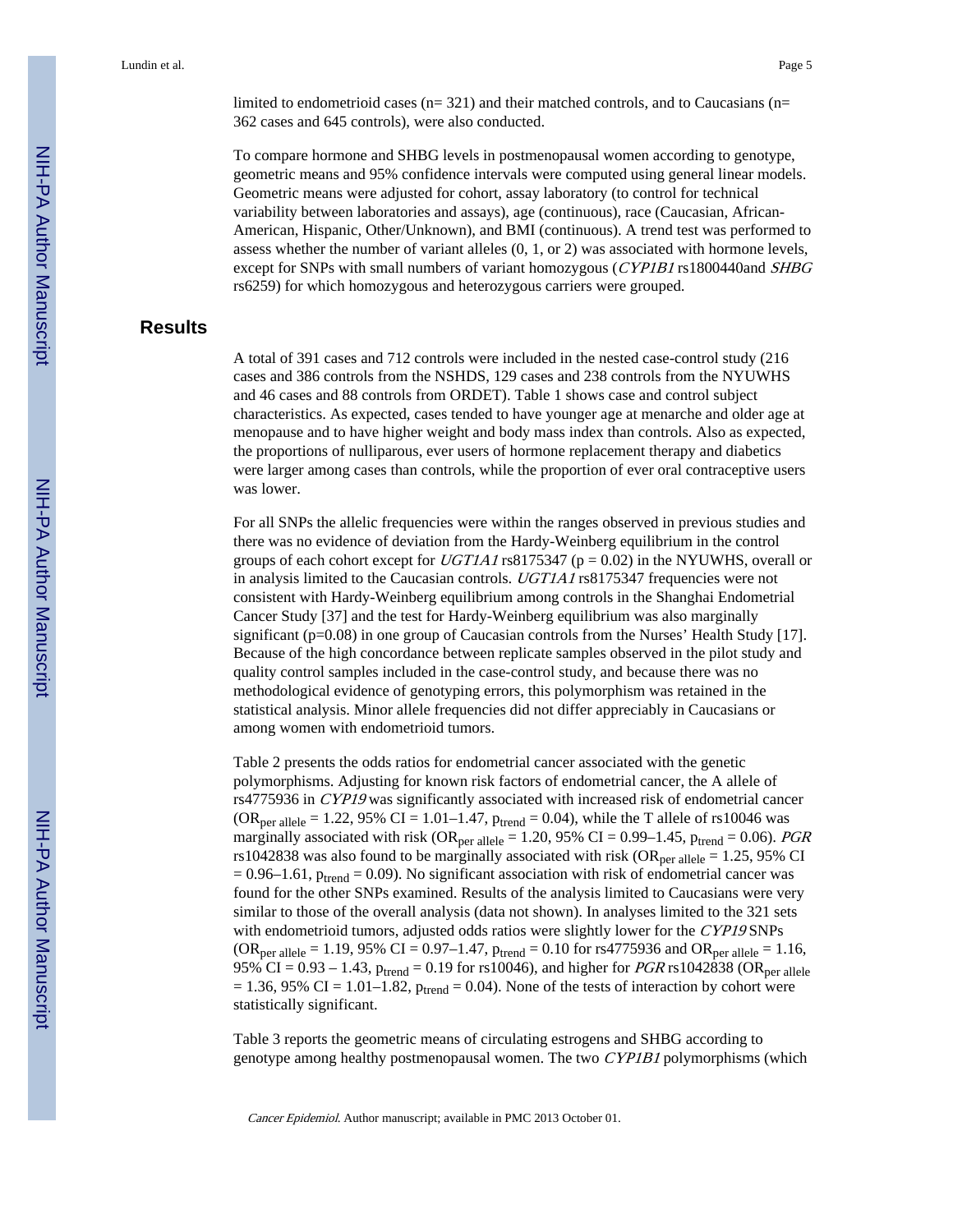were genotyped only in the 186 endometrial cancer study controls) were associated with levels of estradiol and free estradiol: carrying the G allele of CYP1B1 rs1800440 was associated with significantly lower levels of estradiol ( $p = 0.03$ ) and free estradiol ( $p = 0.04$ ), while carrying the G variant of the CYP1B1 rs1056836 was associated with marginally higher levels of estradiol ( $p = 0.07$ ) and free estradiol ( $p = 0.07$ ). For polymorphisms genotyped in both the endometrial and breast cancer study controls (n=596), having 7 TA repeats in UGT1A1 rs8175347 was associated with higher levels of estradiol ( $p = 0.05$ ), estrone ( $p = 0.05$ ), and free estradiol ( $p = 0.03$ ) as compared to carrying 6 repeats and the A allele of *SHBG* rs6259 was associated with a higher level of SHBG ( $p = 0.05$ ), as well as estradiol ( $p = 0.03$ ). Associations were in the same direction, although no longer statistically significant, in analyses restricted to the controls for which hormones were measured in the same laboratory and with the same assay method. None of the other polymorphisms were associated with levels of estrogens or SHBG, and none of the polymorphisms were associated with levels of testosterone, androstenedione, free testosterone or DHEAS (data not shown).

#### **Discussion**

With the exception of one case-control study [6], our results for the two SNPs we examined in CYP19 are consistent with the results of other studies. CYP19 rs4775936 (A allele) and rs10046 (T allele), which are in linkage disequilibrium ( $r^2 = 0.79$  in our study), were found to be associated with increased risk of endometrial cancer in two earlier studies [7, 38], including a pooled analysis including 4998 cases and 8285 controls from 10 studies [38] which found an association with rs749292, which is in in high linkage disequilibrium with rs10046 ( $r^2 > 0.83$  [8]). Further, two pathway-based analyses support a role for CYP19 variants in endometrial cancer development [6, 39]. CYP19 codes for aromatase, the enzyme responsible for the formation of estrogens from androgens. The A allele of rs4775936 and the T allele of rs10046 have been shown to be associated with increased levels of estrogens and/or of estrogen to androgen ratios in several studies [7–9, 40]. Although we did not observe statistically significant differences in estrogen levels according to genotype in our study, levels were in the expected directions, i.e. higher levels with the A allele of rs4775936 and the T allele of rs10046.

It is well established that progesterone inhibits endometrial cell proliferation induced by estrogens through binding to the progesterone receptor [41]. PGR rs1042838, the polymorphism that we examined, is a non-synonymous SNP (V660L) in exon 4 which is in complete linkage disequilibrium with the PROGINS allele, an Alu insertion in intron 7, and with rs1042839, a silent SNP (H770H) in exon 5 [26]. The Alu insertion has been shown to reduce transcript stability, and the amino acid substitution (V660L) to result in lower efficiency in opposing proliferation of cells expressing the A isoform of the receptor [14], the main isoform mediating the anti-proliferative effects of progesterone in the endometrium [42]. The suggestive increase in risk we observed with *PGR* rs1042838 is consistent with these observations, as well as with results of some [6, 16, 25], but not all [26, 43, 44], other epidemiologic studies. The large study conducted by Lee et al., which examined 17 haplotype-tagging SNPs in the PGR gene, reported that the PROGINS allele, and haplotypes containing the PROGINS allele, were associated with increased endometrial cancer risk [25]. The PROGINS allele was also found to be associated with ovarian cancer of the endometrioid type, which shares histological features with endometrial cancer [45]. PGR rs1042838 was not associated with hormone levels in our study, which is in agreement with the largest study to date (3852 women), which did not observe an association between tagging polymorphisms in the PGR gene and estrogens, androgens, or SHBG [40].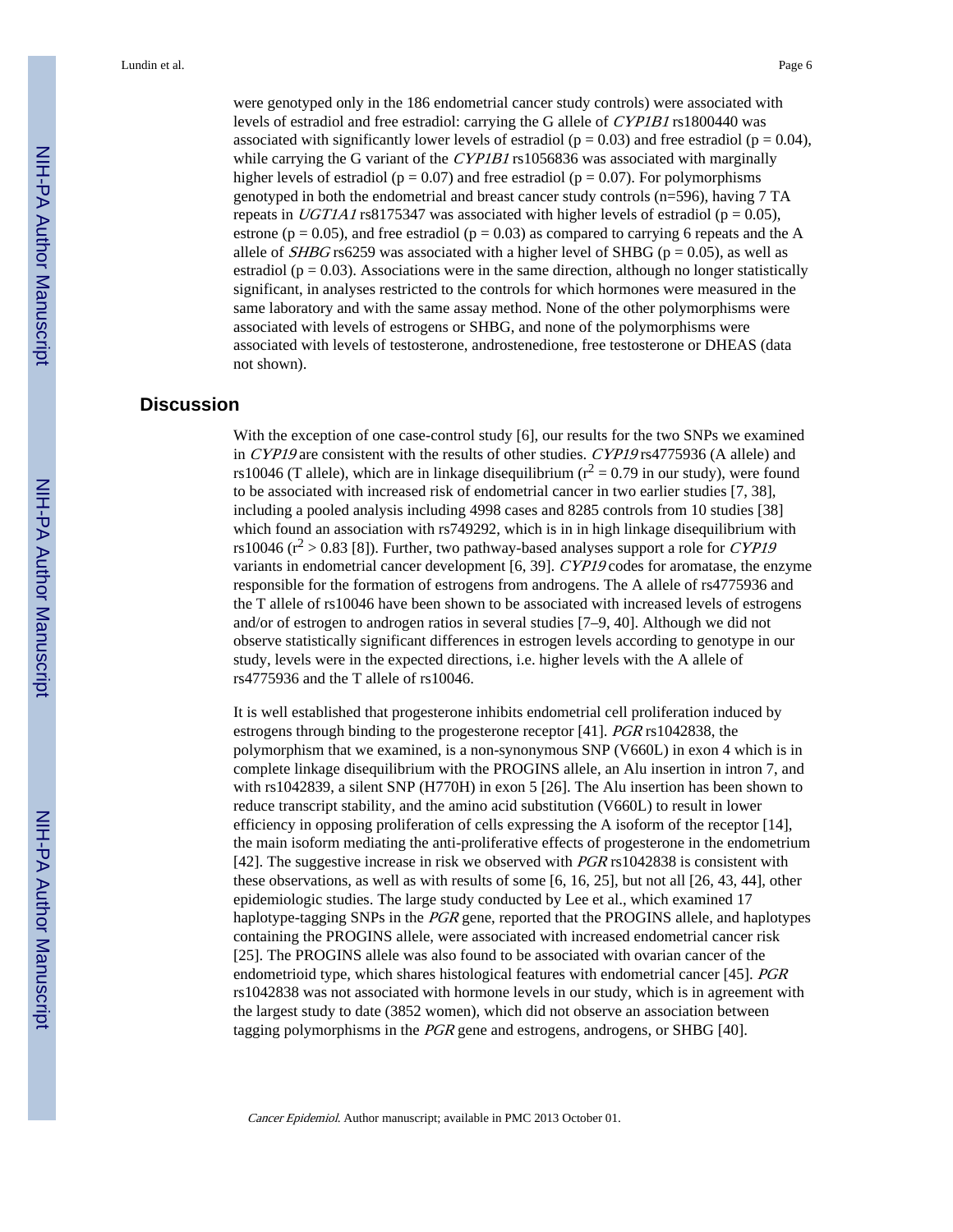Lundin et al. Page 7

We observed that SHBG rs6259 carriers of allele A had higher circulating levels of SHBG than non-carriers. Similar results were observed in several [9–11, 24, 46], although not all [47, 48], prospective and cross-sectional studies of healthy women that examined this association. This result is consistent with the observation that rs6259, a non-synonymous SNP leading to the introduction of an N-glycosylation site, reduces the rate of clearance of SHBG [49]. Higher levels of SHBG are associated with a reduced risk of endometrial cancer which is thought to result primarily from its binding to estrogens, reducing their bioavailability [3]. The observation of a 28% reduction in endometrial cancer risk in postmenopausal women carrying the rs6259 variant in a large Chinese case-control study was therefore in the expected direction [18]. However, a smaller Polish case-control study reported an increased risk of endometrial cancer associated with the variant allele [6]. In our study, SHBG rs6259 was not associated with risk, however, we had to group the homozygous variant and recessive alleles since the allelic frequency of rs6259 is quite low in Caucasians (10% in our study), as compared to Asians (~18%) [50], and thus may have not been able to observe an association with the variant genotype. We also observed an association of rs6259 allele A with higher levels of total estradiol. The only other study that reported on the association of rs6259 with circulating estrogen, which was larger than ours (1975 healthy postmenopausal women), found no difference in total estradiol according to genotype [9], so it is possible that our finding is due to chance.

We did not find an association between risk of endometrial cancer and the UGT1A1 rs8175347, which is associated with a variable number of repeat TA in the  $A(TA)_nTAA$ sequence of the promoter. Although an early study [17] found that carriers of the \*28 allele (7 repeats) had a reduction in risk of endometrial cancer as compared to the wild type  $(*1, 6)$ repeats), several subsequent studies did not confirm this result [23, 37, 44, 51]. We found, though, that controls carrying the \*28 allele had significantly higher circulating levels of estrogens than those carrying the \*1 variant. A similar result was observed in another study, although it did not reach statistical significance [12], while a third study reported higher levels of estradiol in \*28 homozygous carriers only; however this study had a small sample size ( $n = 87$ ) [52]. The findings that estrogens may be higher among carriers of the \*28 allele, though, are consistent with the observation that the \*28 allele may be associated with reduced glucuronidation of various estrogens, including estradiol [12].

We did not observe an association of endometrial cancer risk with the two non-synonymous CYP1B1 SNPs that we examined. Although some early studies found an increased risk with the G (Ser) allele of rs1800440 [19] or the G (Val) allele of rs1056836 [20], subsequent studies, including several larger studies, did not confirm these associations [6, 44, 51, 53– 56]. Although a meta-analysis of 12 case-control and nested case-control studies (n = 2059 cases and 3381 controls) reported a positive association for the G vs. C allele of rs1056836 and endometrial cancer risk (OR = 1.23, 95% CI = 1.06, 1.43, p=0.007), there was significant heterogeneity across studies [57]. These two CYP1B1 SNPs were associated with levels of circulating estradiol and free estradiol in our study: we observed lower levels of estradiol with the G allele of rs1800440 and higher levels with the G allele of rs1056836. De Vivo et al. also observed significant associations of these two SNPs with estradiol levels [13]. However, whereas the association was in the same direction as in our study for rs1056836, it was in the opposite direction for rs1800440. The largest two studies conducted to date [1975 [9] and 2721 [40] women], as well as another smaller study [58], did not observe any association between hormones and CYP1B1 SNPs . Although differences in assay methodology or subject characteristics could contribute to these discrepancies, overall these inconsistent results suggest that, if these SNPs do affect estrogen levels, the effect is likely to be small.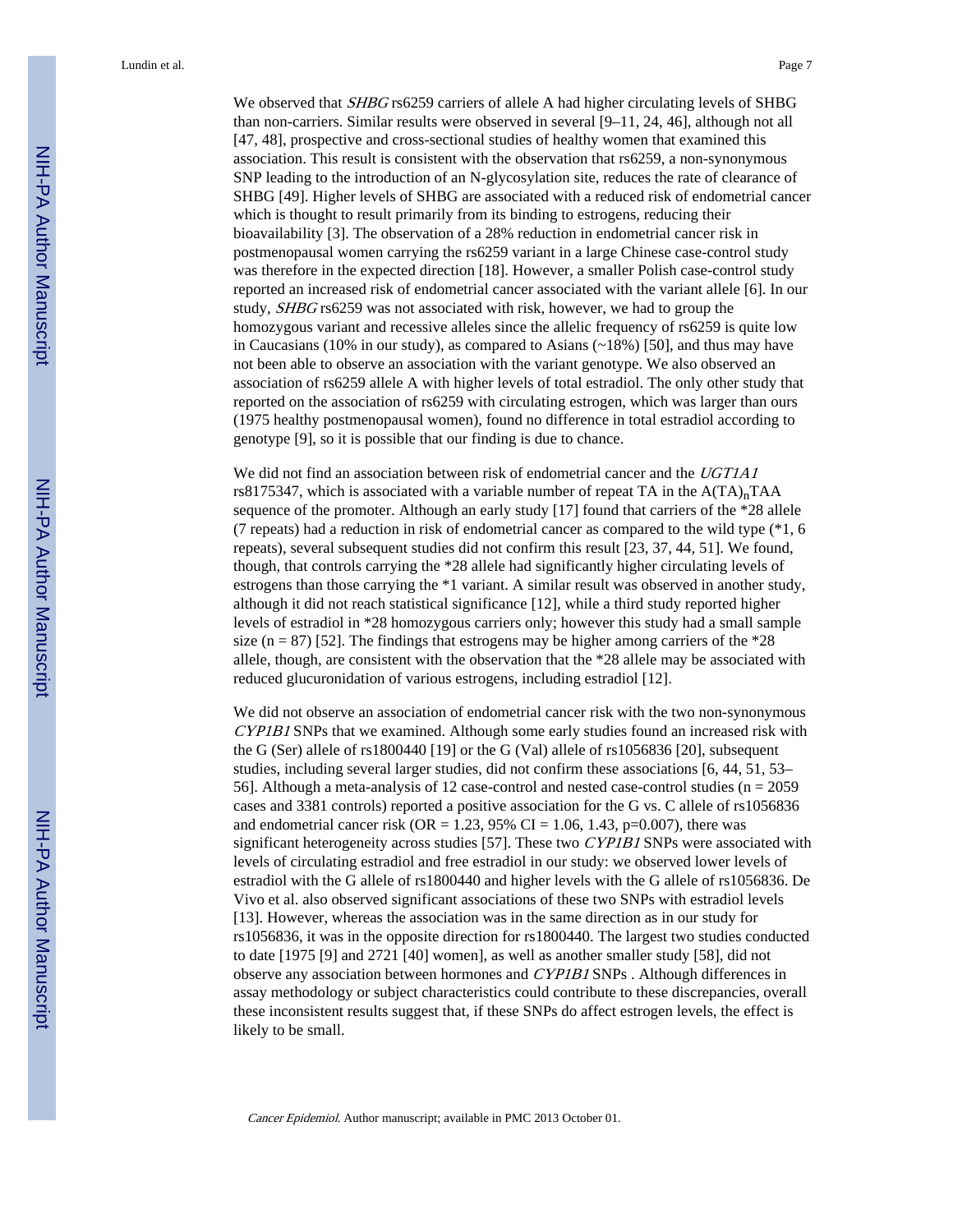In conclusion, we observed associations of SNPs in the CYP19 and PGR genes with risk of endometrial cancer. These associations are consistent with the well documented roles of estrogens and progesterone in the development of endometrial cancer. Although the associations between *CYP19* and *PGR* SNPs and estrogen levels were not significant, they were in the expected direction based on previous reports in the literature [7–9] and the direction of their association with endometrial cancer risk (positive and inverse, respectively). The lack of a significant association between these SNPs and estrogen levels in our study may be due to several factors: 1) differences in the hormone assays used across studies; 2) we only had a single hormone measurement and only one or two SNPs genotyped in each gene, thus we may not have been able to capture more complex multi-SNP associations with hormones or account for intra-individual variability in hormone levels over time, and 3) associations between these genetic variants and endometrial cancer risk may not be exclusively mediated through changes in circulating hormone levels. The risk of endometrial cancer was not associated with the genetic variants we examined in the CYP1B1, UGT1A1, SHBG and ESR1 genes. These results do not preclude a role of the genes carrying these variants since we examined only one or two SNPs for each gene. Although not associated with risk of endometrial cancer, some of the polymorphisms we examined were associated with circulating levels of sex hormones and SHBG: SHBG rs6259 was associated with levels of SHBG and estradiol, UGT1A1 rs8175347 with levels of estradiol, free estradiol and estrone and CYP1B1 rs1800440 with levels of estradiol and free estradiol. Similar observations were made in breast cancer studies where no association with disease risk was found for genetic variants significantly related to estrogen levels, despite the facts that estrogen levels are almost as strongly associated with breast cancer risk than with endometrial cancer risk, and that these studies were much larger than the current study [40, 59]. The impact of any single polymorphism on circulating hormone levels may be too small to result in a significant association with endometrial cancer risk, in particular in studies of moderate size.

#### **Acknowledgments**

We thank Annika Brendle, Elizabeth Clancy, Denise Heimowitz, and Lynne Quinones for technical assistance.

Funding

This work was supported by the National Institutes of Health [grant numbers CA81212, CA098661, CA16087]; and the National Institute of Environmental Health Sciences [grant number ES00260].

#### **References**

- 1. Key TJA, Pike MC. The dose-effect relationship between unopposed estrogens and endometrial mitotic rate: Its central role in explaining and predicting endometrial cancer risk. Br J Cancer. 1988; 57:205–212. [PubMed: 3358913]
- 2. Zeleniuch-Jacquotte A, Akhmedkhanov A, Kato I, Koenig KL, Shore RE, Kim MY, et al. Postmenopausal endogenous oestrogens and risk of endometrial cancer: results of a prospective study. Br J Cancer. 2001; 84:975–981. [PubMed: 11286480]
- 3. Lukanova A, Lundin E, Micheli A, Arslan AA, Ferrari P, Rinaldi S, et al. Circulating levels of sex steroid hormones and risk of endometrial cancer in postmenopausal women. Int J Cancer. 2004; 108:425–432. [PubMed: 14648710]
- 4. Allen NE, Key TJ, Dossus L, Rinaldi S, Cust A, Lukanova A, et al. Endogenous sex hormones and endometrial cancer risk in women in the European Prospective Investigation into Cancer and Nutrition (EPIC). Endocr Rel Cancer. 2008; 15(2):485–497.
- 5. Olson S, Bandera E, Orlow I. Variants in estrogen biosynthesis genes, sex steroid hormone levels, and endometrial cancer: a HuGE review. American Journal of Epidemiology. 2007; 165(3):235– 245. [PubMed: 17110639]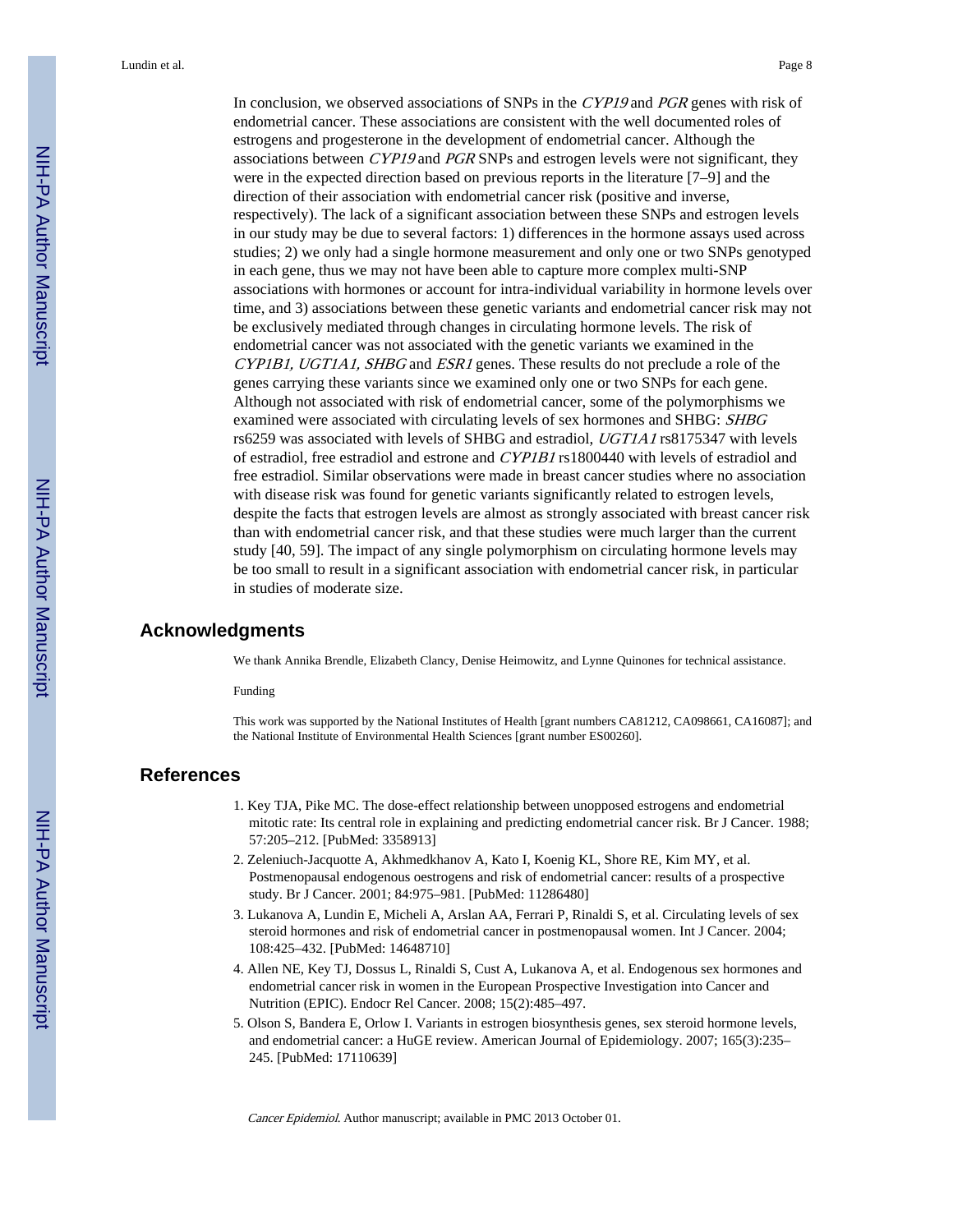- 6. Yang HP, Gonzalez Bosquet J, Li Q, Platz EA, Brinton LA, Sherman ME, et al. Common genetic variation in the sex hormone metabolic pathway and endometrial cancer risk: pathway-based evaluation of candidate genes. Carcinogenesis. 2010; 31(5):827–833. [PubMed: 20053928]
- 7. Paynter RA, Hankinson SE, Colditz GA, Kraft P, Hunter DJ, De Vivo I, et al. CYP19 (aromatase) haplotypes and endometrial cancer risk. Int J Cancer. 2005; 116(2):267–274. [Erratum appears in Int J Cancer. 2008 Mar 15;122(6):1443]. [PubMed: 15800924]
- 8. Haiman C, Dossus L, Setiawan V, Stram D, Dunning A, Thomas G, et al. Genetic variation at the CYP19A1 locus predicts circulating estrogen levels but not breast cancer risk in postmenopausal women. Cancer Res. 2007; 67(5):1893–1897. [PubMed: 17325027]
- 9. Dunning AM, Dowsett M, Healey CS, Tee L, Luben RN, Folkerd E, et al. Polymorphisms associated with circulating sex hormone levels in postmenopausal women. J Natl Cancer Inst. 2004; 96(12):936–945. [PubMed: 15199113]
- 10. Cui Y, Shu XO, Cai Q, Jin F, Cheng JR, Cai H, et al. Association of breast cancer risk with a common functional polymorphism (Asp327Asn) in the sex hormone-binding globulin gene. Cancer Epidemiol Biomarkers Prev. 2005; 14(5):1096–1101. [PubMed: 15894658]
- 11. Ding E, Song Y, Manson J, Hunter D, Lee C, Rifai N, et al. Sex hormone-binding globulin and risk of type 2 diabetes in women and men. N Engl J Med. 2009; 361(12):1152–1163. [PubMed: 19657112]
- 12. Guillemette C, De Vivo I, Hankinson SE, Haiman CA, Spiegelman D, Housman DE, et al. Association of genetic polymorphisms in UGT1A1 and breast cancer and plasma hormone levels. Cancer Epidemiol Biomark Prev. 2001; 10:711–714.
- 13. De Vivo I, Hankinson SE, Li L, Colditz GA, Hunter DJ. Association of CYP1B1 polymorphisms and breast cancer risk. Cancer Epidemiol Biomarkers Prev. 2002; 11:489–492. [PubMed: 12010864]
- 14. Romano A, Delvoux B, Fischer D-C, Groothuis P. The PROGINS polymorphism of the human progesterone receptor diminishes the response to progesterone. J Mol Endocrinol. 2007; 38(1–2): 331–350. [PubMed: 17293450]
- 15. Herrington DM, Howard TD, Brosnihan KB, McDonnell DP, Li X, Hawkins GA, et al. Common estrogen receptor polymorphism augments effects of hormone replacement therapy on E-selectin but not C-reactive protein. Circulation. 2002; 105(16):1879–1882. [PubMed: 11997270]
- 16. Junqueira MG, da Silva ID, Nogueira-de-Souza NC, Carvalho CV, Leite DB, Gomes MT, et al. Progesterone receptor (PROGINS) polymorphism and the risk of endometrial cancer development. Int J Gyn Cancer. 2007; 17(1):229–232.
- 17. Duguay Y, McGrath M, Lepine J, Gagne JF, Hankinson SE, Colditz GA, et al. The functional UGT1A1 promoter polymorphism decreases endometrial cancer risk. Cancer Res. 2004; 64(3): 1202–1207. [PubMed: 14871858]
- 18. Kataoka N, Cai Q, Xu WH, Xiang YB, Cai H, Zheng W, et al. Association of endometrial cancer risk with a functional polymorphism (Asp(327)Asn) in the sex hormone-binding globulin gene. Cancer. 2007; 109(7):1296–1302. [PubMed: 17315164]
- 19. McGrath M, Hankinson SE, Arbeitman L, Colditz GA, Hunter DJ, De Vivo I, et al. Cytochrome P450 1B1 and catechol-O-methyltransferase polymorphisms and endometrial cancer susceptibility. Carcinogenesis. 2004; 25(4):559–565. [PubMed: 14656940]
- 20. Sasaki M, Tanaka Y, Kaneuchi M, Sakuragi N, Dahiya R. CYP1B1 gene polymorphisms have higher risk for endometrial cancer, and positive correlations with estrogen receptor a and estrogen receptor b expressions. Cancer Res. 2003; 63:3913–3918. [PubMed: 12873984]
- 21. Wedren S, Lovmar L, Humphreys K, Magnusson C, Melhus H, Syvanen AC, et al. Estrogen receptor alpha gene polymorphism and endometrial cancer risk--a case-control study. BMC Cancer. 2008; 8:322. [PubMed: 18990228]
- 22. Shimada T, Watanabe J, Kawajiri K, Sutter TR, Guengerich FP, Gillam EMJ, et al. Catalytic properties of human polymorphic P 450 1B1 variants. Carcinogenesis. 1999; 20:1607–1613. [PubMed: 10426814]
- 23. McGrath M, Lépine J, Lee IM, Villeneuve L, Buring J, Guillemette C, et al. Genetic variations in UGT1A1 and UGT2B7 and endometrial cancer risk. Pharmacogenetics & Genomics. 2009; 19(3): 239–243. [PubMed: 19352303]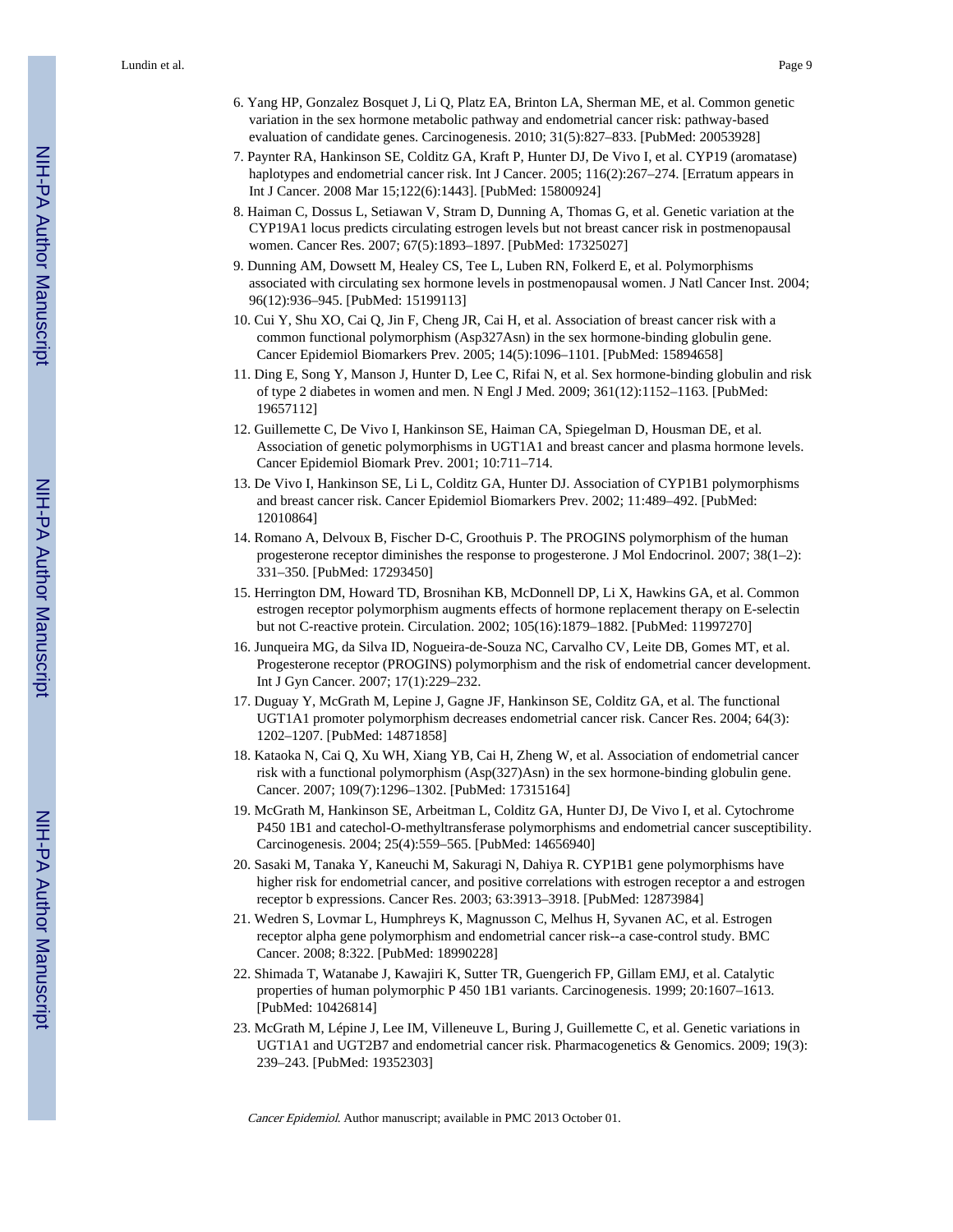- 24. Thompson DJ, Healey CS, Baynes C, Kalmyrzaev B, Ahmed S, Dowsett M, et al. Identification of common variants in the SHBG gene affecting sex hormone-binding globulin levels and breast cancer risk in postmenopausal women. Cancer Epidemiol Biomarkers Prev. 2008; 17(12):3490– 3498. [PubMed: 19064566]
- 25. Lee E, Hsu C, Haiman C, Razavi P, Horn-Ross P, Van Den Berg D, et al. Genetic variation in the progesterone receptor gene and risk of endometrial cancer: a haplotype-based approach. Carcinogenesis. 2010; 31(8):1392–1399. [PubMed: 20547493]
- 26. De Vivo I, Huggins GS, Hankinson SE, Lescault PJ, Boezen M, Colditz GA, et al. A functional polymorphism in the promoter of the progesterone receptor gene associated with endometrial cancer risk. Proc Natl Acad Sci USA. 2002; 99:12263–12268. [PubMed: 12218173]
- 27. Xu WH, Long JR, Zheng W, Ruan ZX, Cai Q, Cheng JR, et al. Association of the progesterone receptor gene with endometrial cancer risk in a Chinese population. Cancer. 2009; 115(12):2693– 2700. [PubMed: 19382201]
- 28. Weiderpass E, Persson I, Melhus H, Wedren S, Kindmark A, Baron JA. Estrogen receptor a gene polymorphisms and endometrial cancer risk. Carcinogenesis. 2000; 21:623–627. [PubMed: 10753195]
- 29. Ashton KA, Proietto A, Otton G, Symonds I, McEvoy M, Attia J, et al. Estrogen receptor polymorphisms and the risk of endometrial cancer. BJOG. 2009; 116(8):1053–1061. [PubMed: 19438492]
- 30. Zeleniuch-Jacquotte A, Shore RE, Koenig KL, Akhmedkhanov A, Afanasyeva Y, Kato I, et al. Postmenopausal levels of estrogen, androgen, and SHBG and breast cancer risk: Long-term results of a prospective study. Br J Cancer. 2004; 90:153–159. [PubMed: 14710223]
- 31. Hulten K, Van Kappel AL, Winkvist A, Kaaks R, Hallmans G, Lenner P, et al. Carotenoids, alphatocopherols, and retinol in plasma and breast cancer risk in northern Sweden. Cancer Causes Control. 2001; 12(6):529–537. [PubMed: 11519761]
- 32. Toniolo P, Levitz M, Zeleniuch-Jacquotte A, Banerjee S, Koenig KL, Shore RE, et al. A prospective study of endogenous estrogens and breast cancer in postmenopausal women. J Natl Cancer Inst. 1995; 87:190–197. [PubMed: 7707406]
- 33. Muti P, Bradlow HL, Micheli A, Krogh V, Freudenheim JL, Schunemann HJ, et al. Estrogen metabolism and risk of breast cancer: A prospective study of the 2:16alpha-hydroxyestrone ratio in premenopausal and postmenopausal women. Epidemiology. 2000; 11:635–640. [PubMed: 11055622]
- 34. Hui L, DelMonte T, Ranade K. Genotyping using the TaqMan assay. Curr Protoc Hum Genet. 2008 Chapter 2:Unit 2.10.
- 35. Shen G, Luo A, Wang Q. High-throughput single-nucleotide polymorphisms genotyping: TaqMan assay and pyrosequencing assay. Methods Mol Med. 2006; 128:209–224. [PubMed: 17071998]
- 36. Rinaldi S, Geay A, Dechaud H, Biessy C, Zeleniuch-Jacquotte A, Akhmedkhanov A, et al. Validity of free testosterone and free estradiol determinations in serum samples from postmenopausal women by theoretical calculations. Cancer Epidemiol Biomarkers Prev. 2002; 11:1065–1071. [PubMed: 12376508]
- 37. Deming SL, Zheng W, Xu WH, Cai Q, Ruan Z, Xiang YB, et al. UGT1A1 genetic polymorphisms, endogenous estrogen exposure, soy food intake, and endometrial cancer risk. Cancer Epidemiol Biomarkers Prev. 2008; 17(3):563–570. [PubMed: 18349273]
- 38. Setiawan VW, Doherty JA, Shu XO, Akbari MR, Chen C, De Vivo I, et al. Two estrogen-related variants in CYP19A1 and endometrial cancer risk: a pooled analysis in the Epidemiology of Endometrial Cancer Consortium. Cancer Epidemiol Biomarkers Prev. 2009; 18(1):242–247. [PubMed: 19124504]
- 39. Low YL, Li Y, Humphreys K, Thalamuthu A, Darabi H, Wedren S, et al. Multi-variant pathway association analysis reveals the importance of genetic determinants of estrogen metabolism in breast and endometrial cancer susceptibility. PLoS Genet. 2010; 6:e1001012. [PubMed: 20617168]
- 40. Beckmann L, Husing A, Setiawan VW, Amiano P, Clavel-Chapelon F, Chanock SJ, et al. Comprehensive analysis of hormone and genetic variation in 36 genes related to steroid hormone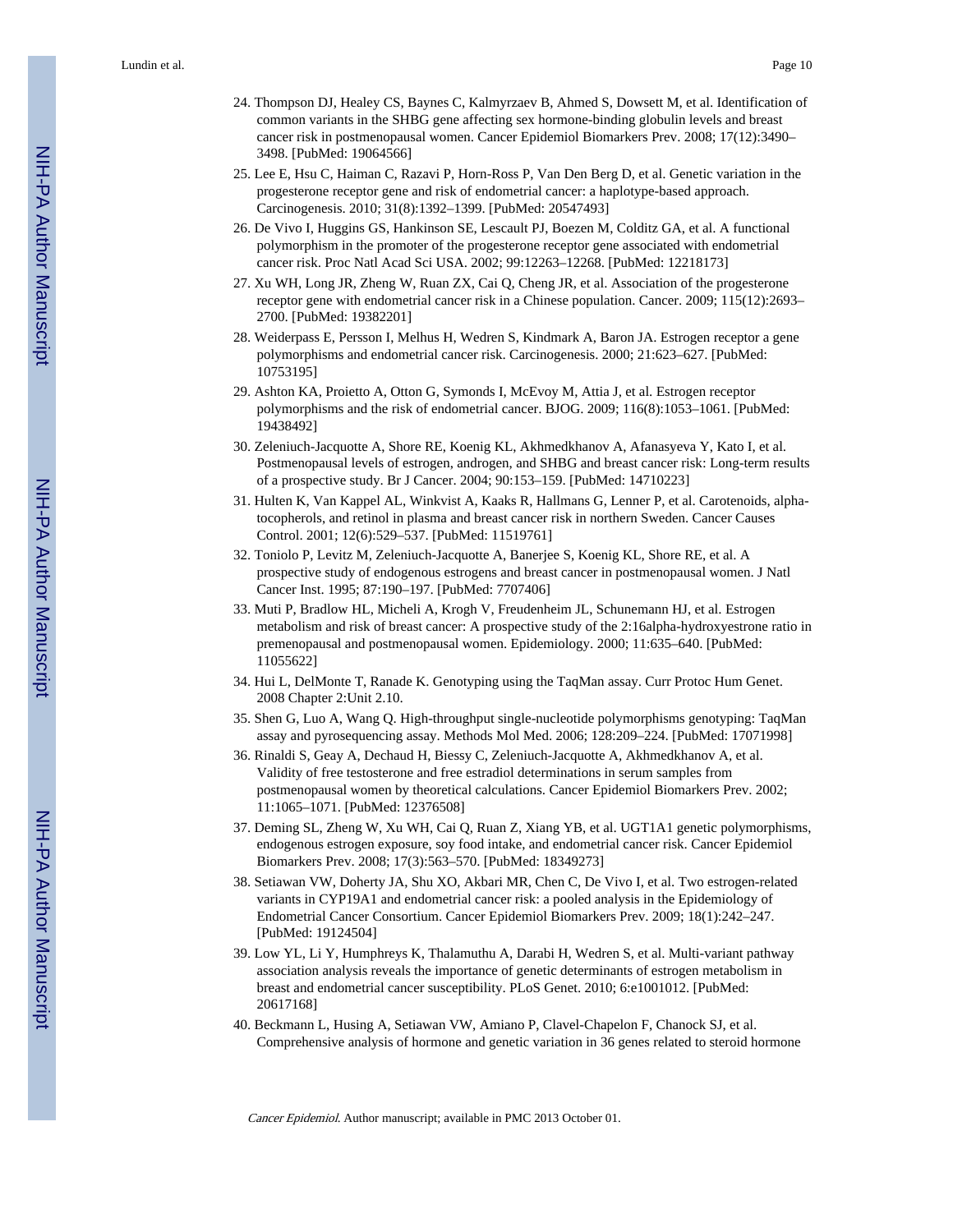metabolism in pre- and postmenopausal women from the breast and prostate cancer cohort consortium (BPC3). J Clin Endocrinol Metab. 2011; 96(2):E360–E367. [PubMed: 21177793]

- 41. Clarke CL, Sutherland RL. Progestin regulation of cellular proliferation. Endocr Rev. 1990; 11(2): 266–301. [PubMed: 2114281]
- 42. Gellersen B, Brosens J. Cyclic AMP and progesterone receptor cross-talk in human endometrium: a decidualizing affair. J Endocrinol. 2003; 178(3):357–372. [PubMed: 12967329]
- 43. O'Mara TA, Fahey P, Ferguson K, Marquart L, Lambrechts D, Despierre E, et al. Progesterone receptor gene variants and risk of endometrial cancer. Carcinogenesis. 2011; 32(3):331–335. [PubMed: 21148628]
- 44. Ashton KA, Proietto A, Otton G, Symonds I, McEvoy M, Attia J, et al. Polymorphisms in genes of the steroid hormone biosynthesis and metabolism pathways and endometrial cancer risk. Cancer Epidemiol. 2010; 34(3):328–337. [PubMed: 20381444]
- 45. Pearce CL, Wu AH, Gayther SA, Bale AE, Beck PA, Beesley J, et al. Progesterone receptor variation and risk of ovarian cancer is limited to the invasive endometrioid subtype: results from the Ovarian Cancer Association Consortium pooled analysis. Br J Cancer. 2008; 98(2):282–288. [PubMed: 18219286]
- 46. Riancho JA, Valero C, Zarrabeitia MT, Garcia-Unzueta MT, Amado JA, Gonzalez-Macias J. Genetic polymorphisms are associated with serum levels of sex hormone binding globulin in postmenopausal women. BMC Med Genet. 2008; 9:112. [PubMed: 19091090]
- 47. Haiman C, Riley S, Freedman M, Setiawan V, Conti D, Le Marchand L. Common genetic variation in the sex steroid hormone-binding globulin (SHBG) gene and circulating shbg levels among postmenopausal women: the Multiethnic Cohort. J Clin Endocrinol Metab. 2005; 90(4): 2198–2204. [PubMed: 15634719]
- 48. Napoli N, Varadharajan A, Rini GB, Del Fiacco R, Yarramaneni J, Mumm S, et al. Effects of polymorphisms of the sex hormone-binding globulin (SHBG) gene on free estradiol and bone mineral density. Bone. 2009; 45(6):1169–1174. [PubMed: 19679209]
- 49. Cousin P, Dechaud H, Grenot C, Lejeune H, Pugeat M. Human variant sex hormone-binding globulin (SHBG) with an additional carbohydrate chain has a reduced clearance rate in rabbit. J Clin Endocrinol Metab. 1998; 83(1):235–240. [PubMed: 9435448]
- 50. Cargill M, Altshuler D, Ireland J, Sklar P, Ardlie K, Patil N, et al. Characterization of singlenucleotide polymorphisms in coding regions of human genes. Nat Genet. 1999; 22(3):231–238. [PubMed: 10391209]
- 51. Rebbeck TR, Troxel AB, Wang Y, Walker AH, Panossian S, Gallagher S, et al. Estrogen sulfation genes, hormone replacement therapy, and endometrial cancer risk. J Natl Cancer Inst. 2006; 98(18):1311–1320. [PubMed: 16985250]
- 52. Sparks R, Ulrich CM, Bigler J, Tworoger SS, Yasui Y, Rajan KB, et al. UDPglucuronyltransferase and sulfotransferase polymorphisms, sex hormone concentrations, and tumor receptor status in breast cancer patients. Breast Cancer Res. 2004; 6:R488–R498. [PubMed: 15318931]
- 53. Rylander-Rudqvist T, Wedren S, Jonasdottir G, Ahlberg S, Weiderpass E, Persson I, et al. Cytochrome P450 1B1 gene polymorphisms and postmenopausal endometrial cancer risk. Cancer Epidemiol Biomarkers Prev. 2004; 13(9):1515–1520. [PubMed: 15342454]
- 54. Doherty JA, Weiss NS, Dightman D, Houck J, Chen C. Polymorphisms in CYP1A1, CYP1A2, CYP1B1, and COMT and risk of endometrial cancer. Proceedings of the American Association of Cancer Research. 2001; 42:2687.
- 55. Tao MH, Cai Q, Xu WH, Kataoka N, Wen W, Zheng W, et al. Cytochrome P450 1B1 and catechol-O-methyltransferase genetic polymorphisms and endometrial cancer risk in Chinese women. Cancer Epidemiol Biomarkers Prev. 2006; 15(12):2570–2573. [PubMed: 17164389]
- 56. Sliwinski T, Sitarek P, Stetkiewicz T, Sobczuk A, Blasiak J. Polymorphism of the ERalpha and CYP1B1 genes in endometrial cancer in a Polish subpopulation. J Obstet Gynaecol Res. 2010; 36(2):311–317. [PubMed: 20492382]
- 57. Wang F, Zou YF, Sun GP, Su H, Huang F. Association of CYP1B1 gene polymorphisms with susceptibility to endometrial cancer: a meta-analysis. Eur J Cancer Prev. 2011; 20(2):112–120. [PubMed: 21191305]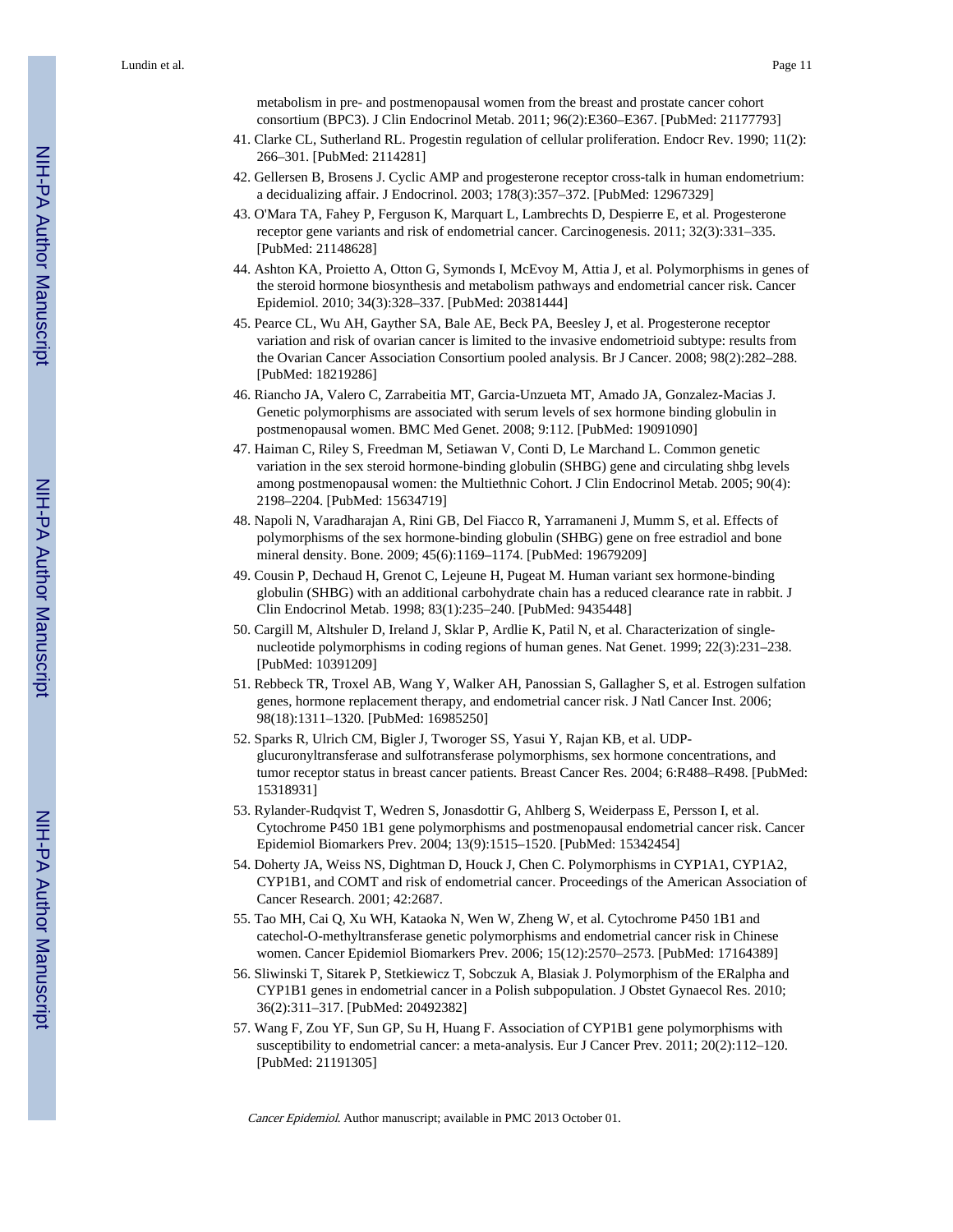- 58. Tworoger S, Chubak J, Aiello E, Ulrich C, Atkinson C, Potter J, et al. Association of CYP17, CYP19, CYP1B1, and COMT polymorphisms with serum and urinary sex hormone concentrations in postmenopausal women. Cancer Epidemiol Biomarkers Prev. 2004; 13(1):94–101. [PubMed: 14744739]
- 59. Dunning AM, Healey CS, Baynes C, Maia AT, Scollen S, Vega A, et al. Association of ESR1 gene tagging SNPs with breast cancer risk. Hum Mol Genet. 2009; 18(6):1131–1139. [PubMed: 19126777]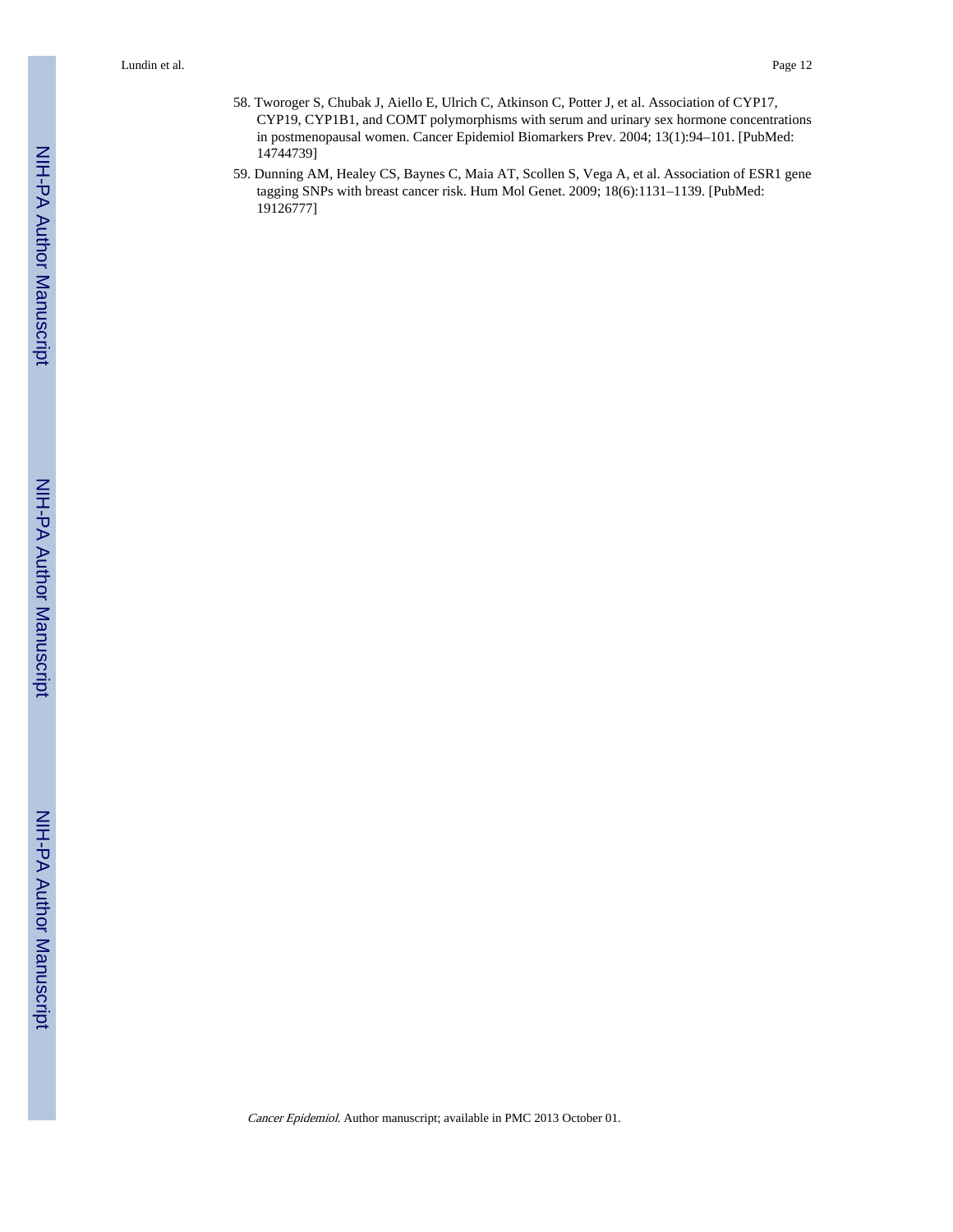#### **Table 1**

#### Description of case and control subjects

| Characteristic                                                                 | Cases $(n = 391)$    | Controls $(n = 712)$ | p-value  |
|--------------------------------------------------------------------------------|----------------------|----------------------|----------|
| Age at blood donation, years, median (10 <sup>th</sup> , 90 <sup>th</sup> )    | 54.4 (44.0, 62.7)    | 54.5 (44.0, 63.0)    | Matched  |
| Age at diagnosis, years, median $(10th, 90th)$                                 | 61.9 (51.6, 71.6)    |                      |          |
| Lag time between blood donation and diagnosis,<br>years, median $(10th, 90th)$ | 7.6(1.8, 13.2)       |                      |          |
| Race, $n$ $(\%)$                                                               |                      |                      | 0.26     |
| Caucasian                                                                      | 362 (96%)            | 645 (94%)            |          |
| Other                                                                          | 16(4%)               | 44 (6%)              |          |
| Missing                                                                        | 13                   | 23                   |          |
| Height, cm, median $(10^{th}, 90^{th})$                                        | 162.8 (154.0, 170.0) | 162.0 (154.0, 169.0) | 0.41     |
| Weight, kg, median (10 <sup>th</sup> , 90 <sup>th</sup> )                      | 69.0 (54.0, 90.0)    | 64.0 (53.0, 82.0)    | < 0.0001 |
| Body mass index, $kg/m^2$ , n (%)                                              |                      |                      | < 0.0001 |
| $\leq$ 25                                                                      | 143 (42%)            | 360 (57%)            |          |
| $25 - 30$                                                                      | 105 (31%)            | 183 (29%)            |          |
| 30                                                                             | 92 (27%)             | 91 (14%)             |          |
| Age at menarche, years, n (%)                                                  |                      |                      | 0.01     |
| <12                                                                            | 73 (20%)             | 96 (14%)             |          |
| 12                                                                             | 78 (21%)             | 125 (19%)            |          |
| 13                                                                             | 97 (26%)             | 201 (30%)            |          |
| >13                                                                            | 121 (33%)            | 250 (37%)            |          |
| Missing                                                                        | 22                   | 40                   |          |
| Postmenopausal at diagnosis, n (%)                                             | 192 (92%)            | 542 (95%)            | 0.19     |
| <b>Missing</b>                                                                 | 75                   | 146                  |          |
| Age at menopause, years, n (%)                                                 |                      |                      | 0.0002   |
| $50$                                                                           | 55 (22%)             | 162 (34%)            |          |
| $50 - 52$                                                                      | 95 (37%)             | 158 (33%)            |          |
| >52                                                                            | 103 (41%)            | 154 (33%)            |          |
| Missing                                                                        | 138                  | 238                  |          |
| Nulliparous, n (%)                                                             | 83 (22%)             | 109 (16%)            | 0.02     |
| Missing                                                                        | 14                   | 31                   |          |
| Ever used oral contraceptives, n (%)                                           | 108 (30%)            | 241 (36%)            | 0.04     |
| Missing                                                                        | 30                   | 46                   |          |
| Ever used hormone replacement therapy, n (%)                                   | 155 (47%)            | 201 (33%)            | < 0.0001 |
| Missing                                                                        | 64                   | 102                  |          |
| Ever smoked, n (%)                                                             | 146 (40%)            | 294 (43%)            | 0.38     |
| Missing                                                                        | 27                   | 27                   |          |
| History of diabetes, n (%)                                                     | 28 (8%)              | 25 (4%)              | 0.004    |
| Missing                                                                        | 50                   | 62                   |          |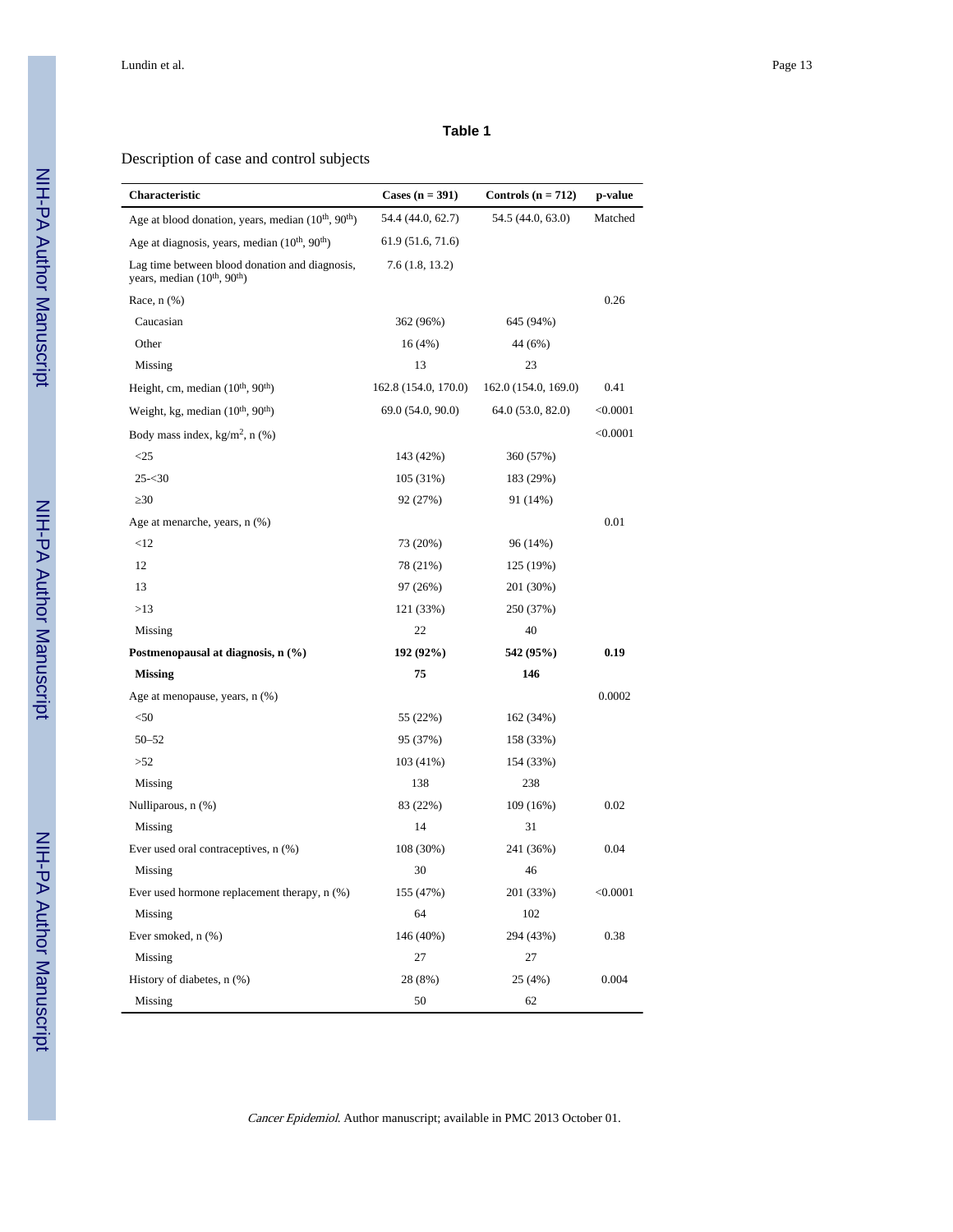**Table 2**

NIH-PA Author Manuscript

NIH-PA Author Manuscript

| Gene/SNP (aliases)                                 | Genotype       | Cases<br>n (%) | Controls<br>n (%) | $OR^{d}$ (95% CI) | $\mathbf{P}_{\text{trend}}$ | $ORb$ (95%CI)     | $\mathbf{P}_{\text{trend}}$ |
|----------------------------------------------------|----------------|----------------|-------------------|-------------------|-----------------------------|-------------------|-----------------------------|
| CYP19rs4775936                                     | 8              | 117 (30%)      | 238 (34%)         | 1.0               |                             | 1.00              |                             |
| 5'Flank, G to A in exon<br>1.6)                    | $\mathfrak{S}$ | 185 (47%)      | 357 (50%)         | 1.03 (0.78, 1.37) |                             | 1.08 (0.80, 1.46) |                             |
|                                                    | AA             | 89 (23%)       | 114 (16%)         | 1.51 (1.05, 2.16) |                             | 1.55 (1.06, 2.27) |                             |
|                                                    | Per allele     |                |                   | 1.20 (1.01, 1.44) | 0.04                        | 1.22(1.01, 1.47)  | 0.04                        |
| CYP19 <sub>rs10046</sub>                           | 8              | 96 (25%)       | 206 (29%)         | 1.0               |                             | 00.1              |                             |
| (3'UTR, C to T in intron 4)                        | $\overline{5}$ | 200 (51%)      | 365 (52%)         | 1.15 (0.85, 1.55) |                             | 1.19 (0.86, 1.64) |                             |
|                                                    | E              | 95 (24%)       | 138 (19%)         | 1.42 (0.99, 2.05) |                             | 1.44(0.98, 2.12)  |                             |
|                                                    | Per allele     |                |                   | 1.19 (0.99, 1.43) | 0.06                        | 1.20(0.99, 1.45)  | 0.06                        |
| CYPIB1 rs1800440                                   | $\overline{A}$ | 283 (73%)      | 496 (70%)         | 1.00              |                             | 00.1              |                             |
| (A4390G, Asn453Ser)                                | AG/GG          | 106 (27%)      | 213 (30%)         | 0.88 (0.66, 1.15) | 0.34                        | 0.91(0.68, 1.21)  | 0.51                        |
| CYP1B1 rs1056836                                   | g              | 126 (32%)      | 221 (31%)         | $\overline{1.0}$  |                             | 1.00              |                             |
| (*3, C4326G, Leu432Val)                            | g              | 189 (48%)      | 352 (50%)         | 0.96(0.72, 1.28)  |                             | 0.99(0.73, 1.34)  |                             |
|                                                    | 8              | 76 (20%)       | 131 (19%)         | 1.11 (0.77, 1.60) |                             | 1.08(0.73, 1.61)  |                             |
|                                                    | Per allele     |                |                   | 1.04 (0.87, 1.25) | 0.66                        | 1.03 (0.85, 1.25) | 0.75                        |
| UGT1A1 rs8175347                                   | 6/6            | 171 (45%)      | 311 (45%)         | $\overline{1.0}$  |                             | 00.1              |                             |
| (*28 and *33, $7$ TA repeats<br>in TATA box of the | 67             | 163 (43%)      | 296 (43%          | 0.96(0.74, 1.26)  |                             | 0.91(0.68, 1.22)  |                             |
| promoter)                                          | 77             | 46 (12%)       | 82 (12%)          | 1.01 (0.65, 1.57) |                             | 0.95(0.59, 1.53)  |                             |
|                                                    | Per allele     |                |                   | 0.99(0.81, 1.21)  | 0.92                        | 0.95 (0.77, 1.18) | 0.65                        |
| SHBG <sub>rs6259</sub>                             | 8              | 307 (81%)      | 548 (81%)         | $\ddot{ }$ .0     |                             | 1.00              |                             |
| (G5790A)                                           | <b>GA/AA</b>   | 73 (19%)       | 131 (19%)         | 1.03 (0.75, 1.42) | 0.86                        | 1.02 (0.72, 1.45) | 0.90                        |
| PGR rs1042838                                      | 8              | 281 (72%)      | 540 (76%)         | 1.00              |                             | 1.00              |                             |
| (V660L)                                            | 5              | 96 (24%)       | 147 (21%)         | 1.21 (0.90, 1.62) |                             | 1.28 (0.93, 1.76) |                             |
|                                                    | Ë              | 14(4%)         | 18 (3%)           | 1.38 (0.67, 2.86) |                             | 1.42 (0.65, 3.09) |                             |
|                                                    | Per allele     |                |                   | 1.19 (0.94, 1.52) | 0.14                        | 1.25(0.96, 1.61)  | 0.09                        |
| ESRI rs2234693                                     | Ë              | 116 (30%)      | 194 (27%)         | $\ddot{=}$        |                             | 00.1              |                             |
| (T397C, Pvull in intron 1,<br>[VS1-401]            | P              | 184 (47%)      | 369 (52%)         | 0.86(0.64, 1.16)  |                             | 0.89 (0.65, 1.23) |                             |
|                                                    | S              | 91 (23%)       | 146 (21%)         | 1.06(0.74, 1.51)  |                             | 1.12(0.77, 1.64)  |                             |
|                                                    | Per allele     |                |                   | 1.02 (0.85, 1.22) | 0.84                        | 1.05 (0.87, 1.27) | 0.61                        |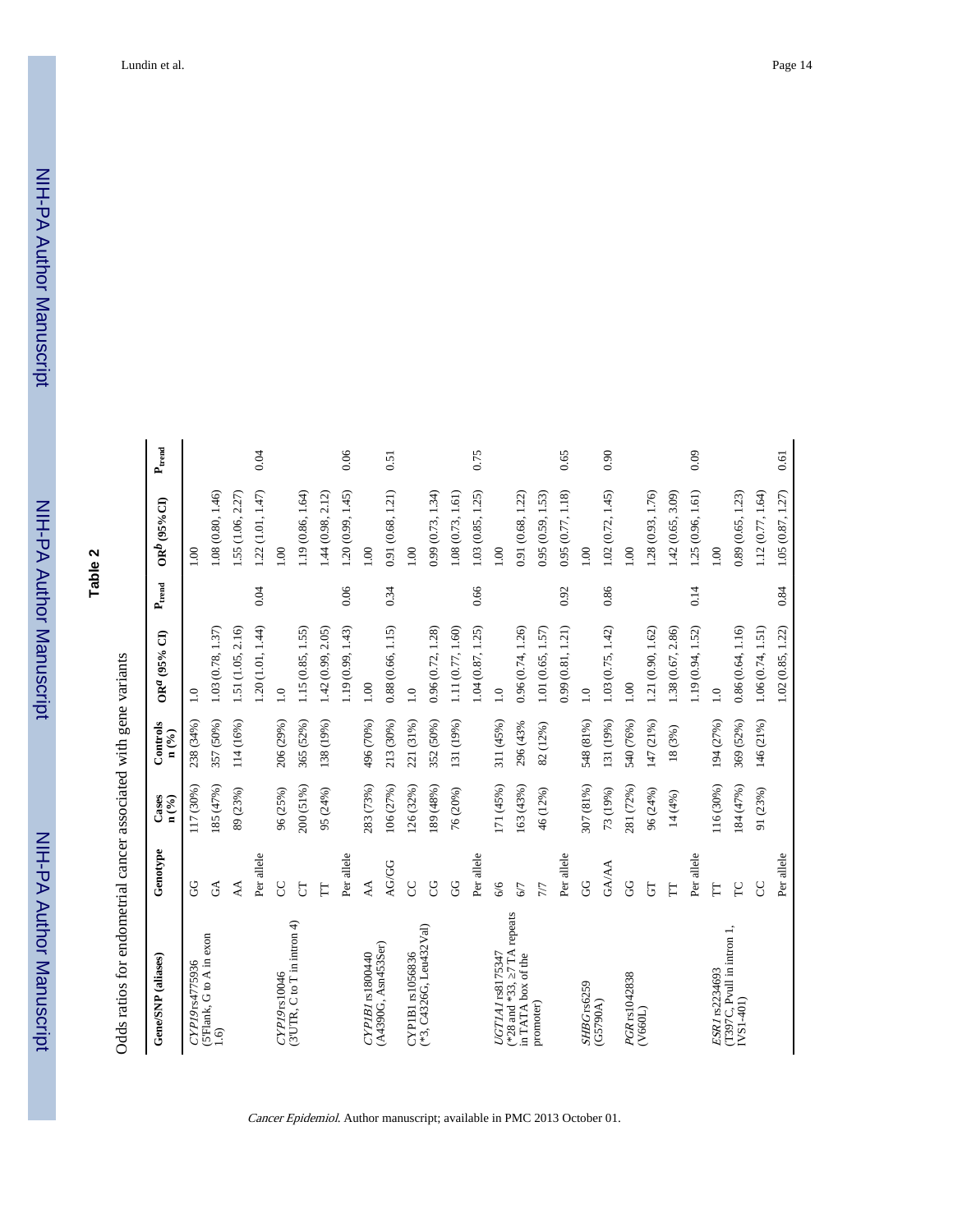<sup>2</sup>Adjusted for race (Caucasian, African-American, Hispanic, Other/Unknown) and controlled (through matching) for age, menopausal status at blood donation and biospecimen storage duration. Adjusted for race (Caucasian, African-American, Hispanic, Other/Unknown) and controlled (through matching) for age, menopausal status at blood donation and biospecimen storage duration.

 $^b$ Adjusted, age at menarche (<12, 12, 13, >13, missing), parity (ever, never, missing), oral contraceptive use (never, ever, missing), hormone replacement therapy use (never, ever, missing), and BMI (<25, Adjusted, age at menarche (<12, 12, 13, >13, missing), parity (ever, never, missing), oral contraceptive use (never, ever, missing), hormone replacement therapy use (never, ever, missing), and BMI (<25, 25–30, >30, missing), in addition to factors in 25-30, >30, missing), in addition to factors in  $<sup>1</sup>$ .</sup>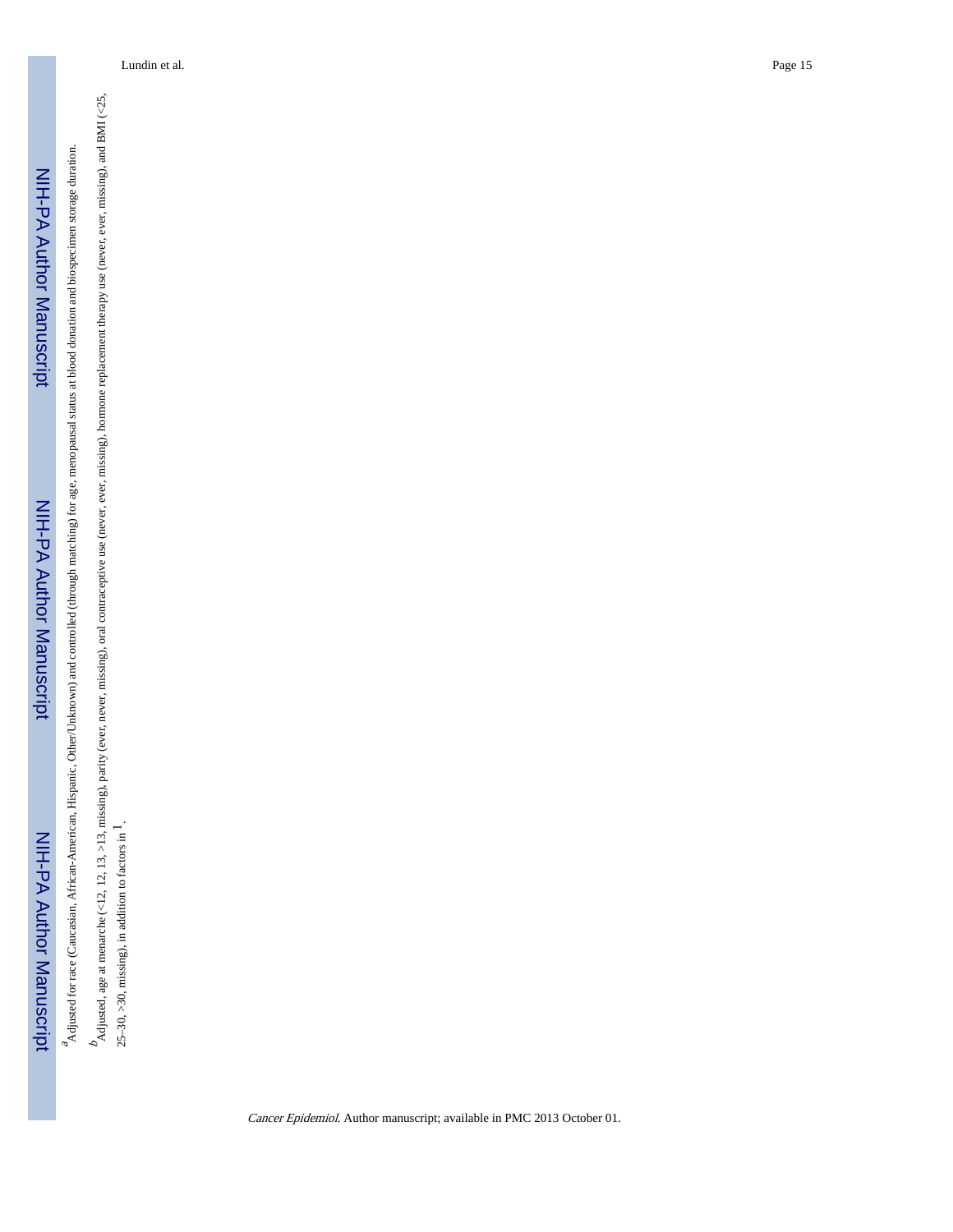# **Table 3**

Geometric mean (95% CI) of circulating sex hormones and SHBG in postmenopausal healthy women, adjusted for cohort, assay, race, age, and BMI Geometric mean (95% CI) of circulating sex hormones and SHBG in postmenopausal healthy women, adjusted for cohort, assay, race, age, and BMI

|                             | $N($ % $)$ | Estradiol, pmol/l | Estrone, pmol/l    | SHBG, nmol/l      | Free Estradiol, pmol/l |
|-----------------------------|------------|-------------------|--------------------|-------------------|------------------------|
| CYP19rs4775936              |            |                   |                    |                   |                        |
| SO                          | 188 (32%)  | 64.2 (58.0, 71.0) | 74.7 (67.2, 83.0)  | 45.0 (39.9, 50.7) | 1.53 (1.37, 1.71)      |
| $\mathfrak{S}$              | 300 (50%)  | 67.5 (61.1, 74.6) | 76.6 (69.0, 85.0)  | 44.6 (39.6, 50.2) | 1.62(1.45, 1.81)       |
| AA                          | 107 (18%)  | 66.6 (59.0, 75.0) | 77.3 (68.2, 87.6)  | 48.6 (42.1, 56.1) | 1.55 (1.35, 1.77)      |
| p for trend                 |            | 0.35              | 0.48               | 0.27              | 0.64                   |
| CYP79 <sub>rs10046</sub>    |            |                   |                    |                   |                        |
| <b>CC</b>                   | 155 (26%)  | 63.9 (57.6, 71.0) | 74.3 (66.6, 82.9)  | 44.1 (38.9, 50.0) | 1.53 (1.36, 1.72)      |
| 5                           | 304 (51%)  | 66.9 (60.6, 73.6) | 76.3(68.8, 84.5)   | 45.9 (40.8, 51.6) | 1.59 (1.42, 1.78)      |
| $\overline{\Gamma}$         | 135 (23%)  | 67.4 (60.0, 75.7) | 78.4 (69.5, 88.5)  | 45.4 (39.5, 52.1) | 1.60 (1.40, 1.82)      |
| p for trend                 |            | 0.26              | 0.29               | 0.60              | 0.41                   |
| CYPIB1 <sub>IS1800440</sub> |            |                   |                    |                   |                        |
| AA                          | 119 (64%)  | 65.9 (53.6, 80.9) | 77.0 (62.3, 95.2)  | 55.8 (45.1, 69.1) | 1.46 (1.17, 1.83)      |
| <b>AG/GG</b>                | 67 (36%)   | 56.3 (45.1, 70.4) | 73.3 (58.2, 92.4)  | 55.4 (44.0, 69.7) | 1.26(0.98, 1.60)       |
| p-value                     |            | 0.03              | 64.0               | 0.91              | 0.04                   |
| CYPIBI rs1056836            |            |                   |                    |                   |                        |
| S                           | 52 (28%)   | 57.0 (45.3, 71.8) | 71.6 (56.2, 91.1)  | 58.2 (45.8, 74.0) | 1.26(0.98, 1.61)       |
| g                           | 95 (51%)   | 62.1 (50.1, 76.8) | 74.4 (59.6, 92.7)  | 55.0 (44.1, 68.7) | 1.38 (1.09, 1.73)      |
| 9                           | 38 (21%)   | 67.7(53.7, 85.1)  | 81.0 (63.9, 102.8) | 55.2 (43.5, 70.1) | 1.52 (1.19, 1.95)      |
| p for trend                 |            | 0.07              | 0.22               | 0.56              | 0.07                   |
| UGTIAI rs8175347            |            |                   |                    |                   |                        |
| 6/6                         | 264 (45%)  | 63.0 (57.0, 69.7) | 72.4(65.2, 80.4)   | 46.6 (41.3, 52.6) | 1.48 (1.32, 1.66)      |
| 6/7                         | 230 (39%)  | 67.6 (60.9, 74.9) | 80.1 (71.9, 89.3)  | 44.2 (39.0, 50.1) | 1.62(1.44, 1.82)       |
| $7/7$                       | 92 (16%)   | 67.9(60.3, 76.4)  | 77.1 (68.2, 87.3)  | 44.1 (38.2, 50.8) | 1.64(1.43, 1.87)       |
| p for trend                 |            | 0.05              | 0.05               | 0.22              | 0.03                   |
| SHBG <sub>rs6259</sub>      |            |                   |                    |                   |                        |
| 99                          | 487 (83%)  | 65.3 (59.5, 71.7) | 75.4(68.4, 83.1)   | 44.9 (40.1, 50.1) | 1.56 (1.41, 1.53)      |
| GA/AA                       | 103 (17%)  | 72.0(63.9, 81.1)  | 78.1 (68.9, 88.5)  | 49.7 (43.1, 57.3) | 1.65(1.44, 1.89)       |
| p-value                     |            | 0.03              | 0.43               | 0.05              | 0.26                   |
| PGR-12rs1042838             |            |                   |                    |                   |                        |